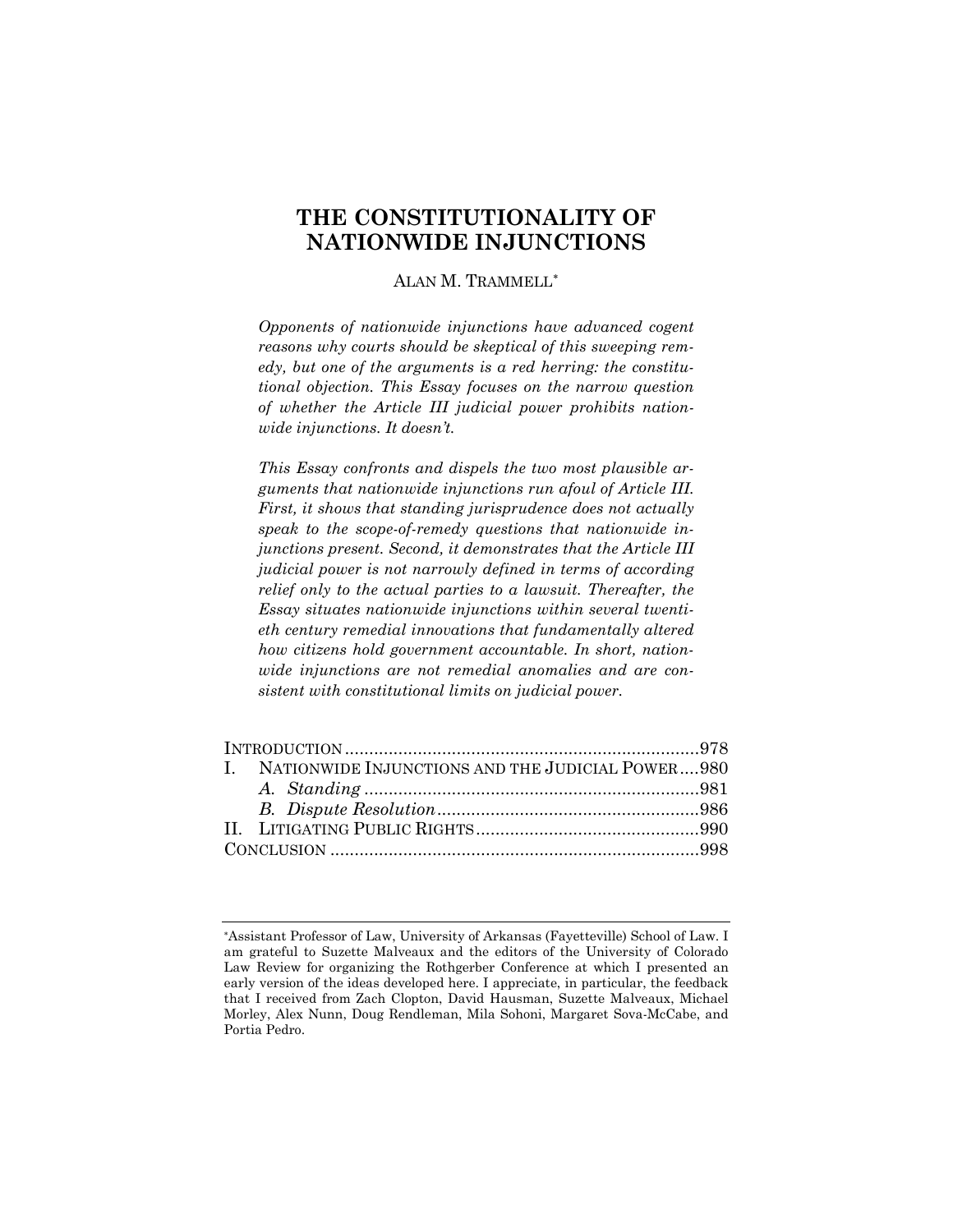#### INTRODUCTION

<span id="page-1-0"></span>Not every bad idea is unconstitutional.[1](#page-1-1) Those of us in the academy who have defended nationwide injunctions recognize that they are usually inadvisable.[2](#page-1-2) Scholars can debate (as we do) whether the game is worth the candle—that is, whether situations calling for nationwide injunctions are so vanishingly few that the prudent course is to reject them altogether.[3](#page-1-3) But whatever else one might say about them, nationwide injunctions are not unconstitutional.

<span id="page-1-6"></span>The constitutional debate about nationwide injunctions has trained on a specific problem: whether, in the absence of a properly certified class action, a federal court may issue an injunction against the government that expressly—and not just incidentally—benefits *nonparties*. Consider one of the most conspicuous recent examples. Two weeks after President Trump's inauguration, a court prevented his administration from enforcing certain aspects of the so-called "travel ban"[4](#page-1-4) against anyone, not just the plaintiffs in the lawsuit.[5](#page-1-5) Therein lies the crux of the current debate. Those who maintain that nationwide injunctions are unconstitutional argue that while a court has power to issue judgments that bind the parties to a lawsuit, it has no such power with respect to nonparties.

<span id="page-1-1"></span><sup>1</sup>*. See, e.g.*, Williamson v. Lee Optical of Okla. Inc., 348 U.S. 483, 488 (1955) (declining to invalidate laws that "may be unwise, improvident, or out of harmony with a particular school of thought").

<span id="page-1-2"></span><sup>2</sup>*. See, e.g.*, Amanda Frost, *In Defense of Nationwide Injunctions*, 93 N.Y.U. L. REV. 1065, 1069 (2018) ("Nationwide injunctions come with significant costs and should never be the default remedy in cases challenging federal executive action."); Suzette M. Malveaux, *Class Actions, Civil Rights, and the National Injunction*, 131 HARV. L. REV. F. 56, 64 (2017) ("It is true that a national injunction . . . is hardly the ideal way to establish law and bind nonparties."); Alan M. Trammell, *Demystifying Nationwide Injunctions*, 98 TEX. L. REV. 67, 105 (2019) (arguing that "courts presumptively should not issue nationwide injunctions"); *see also* Zachary D. Clopton, *National Injunctions and Preclusion*, 118 MICH. L. REV. 1, 42 (2019) (arguing that courts should decline to issue nationwide injunctions when nonparties would not ordinarily be able to take advantage of nonmutual preclusion).

<span id="page-1-3"></span><sup>3</sup>*. Compare* Samuel L. Bray, *Multiple Chancellors: Reforming the National Injunction*, 131 HARV. L. REV. 417, 477–81 (2017) (making this argument), *with*  Frost, *supra* note [2,](#page-1-0) at 1115–18 (arguing that the game is sometimes worth the candle); Malveaux, *supra* note [2,](#page-1-0) at 61–64 (same); Trammell, *supra* note [2,](#page-1-0) at 105–11 (same).

<span id="page-1-4"></span><sup>4.</sup> Exec. Order No. 13,769, 82 Fed. Reg. 8977 (Jan. 27, 2017), *revoked by* Exec. Order No. 13,780, 82 Fed. Reg. 13,209 (Mar. 6, 2017).

<span id="page-1-5"></span><sup>5.</sup> Washington v. Trump, No. C17-0141JLR, 2017 WL 462040, at \*2 (W.D. Wash. Feb. 3, 2017).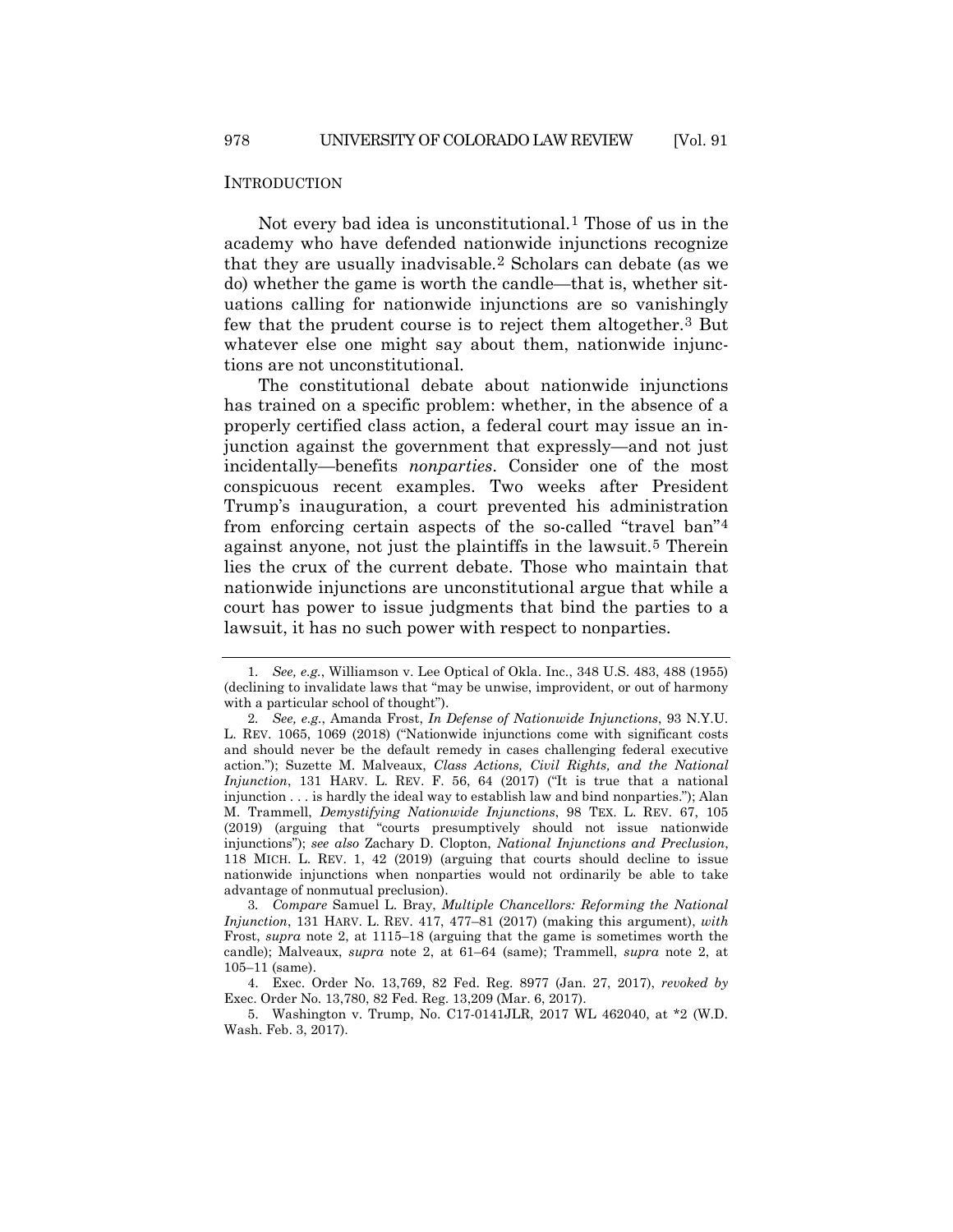My goal here is to demonstrate that nationwide injunctions are consistent with the federal "judicial Power"[6](#page-2-0) and fit within the modern structure of adjudicating public rights. Until recently, these conclusions might have seemed uncontroversial and perhaps even obvious, but the constitutional objections to nationwide injunctions have gained considerable traction. Several scholars now contend that such injunctions are not simply a bad idea but that they also violate Article III of the Constitution.[7](#page-2-1) Since September 2018, the Department of Justice has adopted the same position and has directed its civil litigators to advocate that view in each case presenting even the possibility of a nationwide injunction.[8](#page-2-2) And Justice Thomas has endorsed this restrictive vision of Article III.[9](#page-2-3) Against that backdrop, this Essay confronts and dispels several interrelated arguments.

<span id="page-2-5"></span>Part I considers two versions of the argument that judges who issue nationwide injunctions trench on the federal judicial power. The first version contends that in the absence of a properly certified class action, plaintiffs do not have standing to pursue a nationwide injunction. I argue that although a plaintiff indeed must demonstrate standing—both with regard to the injury complained of and the kind of remedy sought—the proper *scope* of that remedy is a separate question. The Supreme Court has recognized the distinction in an array of cases.[10](#page-2-4)

The second version is more amorphous. It insists that federal courts may bind persons to the results of a judgment only when adjudicating those persons' actual disputes. Conversely, goes the argument, a federal court has no power to bind nonparties because, by definition, it is no longer resolving a

<sup>6</sup>*. See* U.S. CONST. art. III.

<span id="page-2-1"></span><span id="page-2-0"></span><sup>7</sup>*. See, e.g.*, Bray, *supra* not[e 3,](#page-1-6) at 471–72; Michael T. Morley, *De Facto Class Actions? Plaintiff- and Defendant-Oriented Injunctions in Voting Rights, Election Law, and Other Constitutional Cases*, 39 HARV. J.L. & PUB. POL'Y 487, 523–27 (2016); Howard W. Wasserman, *"Nationwide" Injunctions Are Really "Universal" Injunctions and They Are Never Appropriate*, 22 LEWIS & CLARK L. REV. 335, 359– 63 (2018).

<span id="page-2-2"></span><sup>8</sup>*. See* Memorandum from the Att'y Gen. to Heads of Civil Litigating Components and U.S. Attorneys, Litigation Guidelines for Cases Presenting the Possibility for Nationwide Injunctions (Sept. 13, 2018).

<span id="page-2-4"></span><span id="page-2-3"></span><sup>9.</sup> Trump v. Hawaii, 138 S. Ct. 2392, 2425 (2018) (Thomas, J., concurring) ("[Universal injunctions] appear to be inconsistent with longstanding limits on equitable relief and the power of Article III courts.").

<sup>10</sup>*. See* discussion *infra* Section I.A.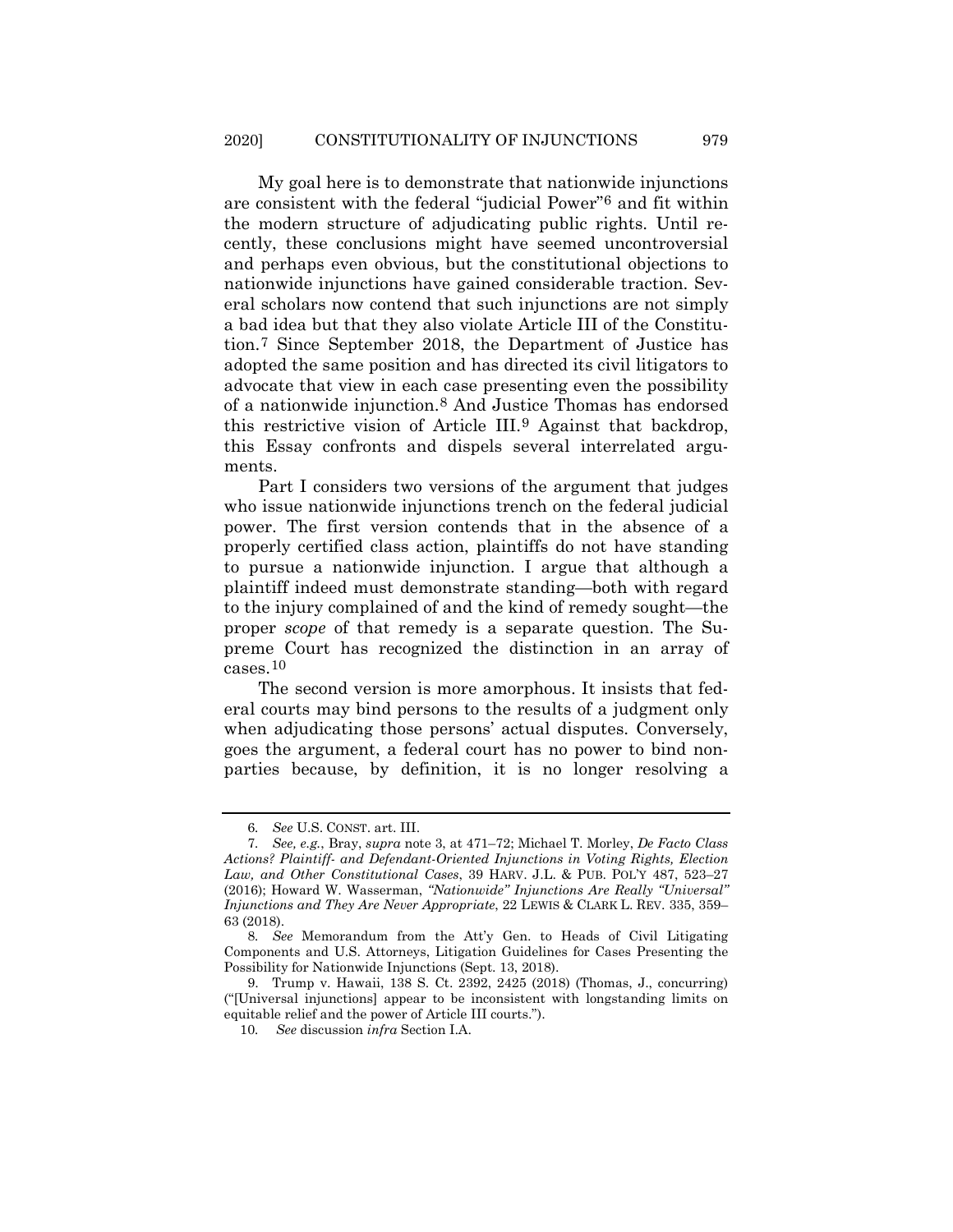judicially cognizable dispute. This contention misses the mark, however, because judicial power has never been defined solely in terms of dispute resolution. Thus, even when a court issues a nationwide injunction that benefits nonparties, it still operates within the bounds of Article III.

In Part II, this Essay addresses a contention that, strictly speaking, doesn't purport to prove that nationwide injunctions are unconstitutional but nonetheless suggests that something is amiss. Specifically, several scholars argue that nationwide injunctions are a modern phenomenon,  $11$  a claim that other scholars have shown is deeply misleading and possibly just wrong.[12](#page-3-1) But even if nationwide injunctions in their current form don't have a long pedigree, their novelty is hardly evidence of their unconstitutionality. Rather, they are part of a broader reordering of the relationship between citizens and their government, including citizens' power to vindicate public rights in court.

Few would doubt that nationwide injunctions raise a host of difficulties. Scholars are right to be concerned that courts might render inconsistent judgments, freeze the law prematurely, thwart percolation of important legal questions, or incentivize enterprising plaintiffs to engage in forum shopping.[13](#page-3-2) Those and other prudential issues merit a robust debate.[14](#page-3-3) But manufacturing a constitutional home for the objections to nationwide injunctions distorts and impoverishes Article III.

# I. NATIONWIDE INJUNCTIONS AND THE JUDICIAL POWER

The core constitutional objection to nationwide injunctions is that they benefit nonparties. Proponents of this idea contend

<span id="page-3-0"></span><sup>11</sup>*. See, e.g.*, Bray, *supra* note [3,](#page-1-6) at 437–38 (arguing that *Wirtz v. Baldor Elec. Co.*, 337 F.2d 518 (D.C. Cir. 1963), was the first case in which a nationwide injunction was issued); Wasserman, *supra* note 7, at 353 (arguing that "the practice traces to the 1960s and 1970s").

<sup>12</sup>*. See infra* notes 66–70 and accompanying text.

<span id="page-3-2"></span><span id="page-3-1"></span><sup>13</sup>*. See, e.g.*, Bray, *supra* note [3,](#page-1-6) at 457–64 (raising these objections); *see also*  Clopton, *supra* note [2,](#page-1-0) at 37–44 (acknowledging these potential problems); Frost, *supra* note [2,](#page-1-0) at 1085–93 (same); Trammell, *supra* note [2,](#page-1-0) at 107–09 (same).

<span id="page-3-3"></span><sup>14.</sup> In fact, the prudential realm is where most of the debate has been taking place, as the sources in the immediately preceding footnote suggest. My own thoughts on how to navigate the prudential concerns with nationwide injunctions borrow largely from the theory and doctrine of issue preclusion. Principally, though, I concentrate here on debunking the constitutional objections.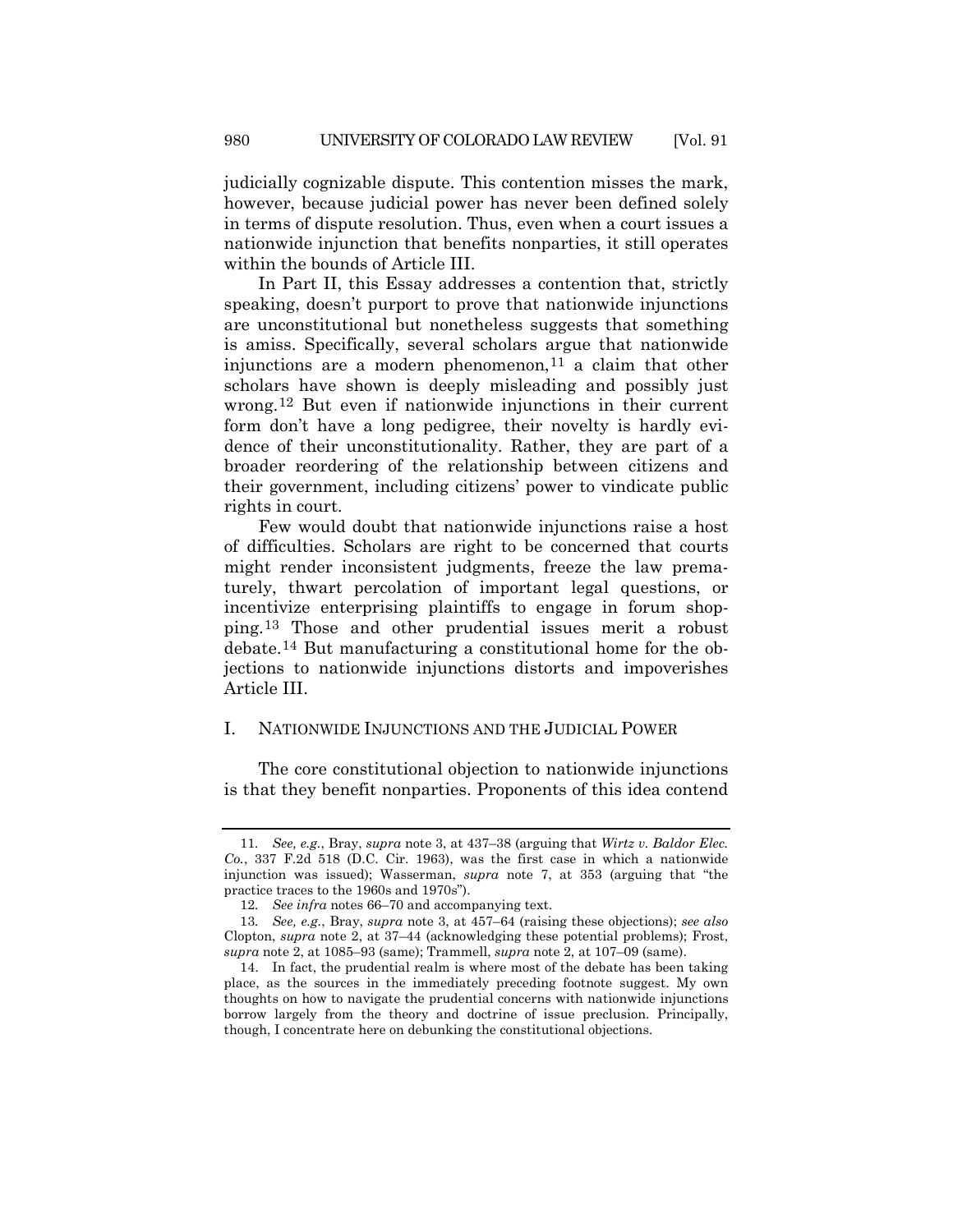<span id="page-4-6"></span>that the federal "judicial Power"[15](#page-4-0) confers authority to adjudicate the parties' rights and obligations but, conversely, no authority to bind or benefit nonparties directly.[16](#page-4-1) Where does this definition of judicial power come from? Certainly not from historical practice, as the next Section demonstrates.<sup>[17](#page-4-2)</sup> Although understanding judicial power in terms of a crisp distinction between parties and nonparties has an alluring elegance, it's little more than an article of faith—and misplaced faith at that.

### <span id="page-4-7"></span><span id="page-4-5"></span>*A. Standing*

The judicial power argument basically comes in two versions. The first and most plausible variation is rooted in the Supreme Court's standing jurisprudence, which the Court has long said derives from Article III. In essence, the argument contends that while a party to a lawsuit may seek a remedy on her own behalf, she lacks standing to pursue a remedy that directly and intentionally benefits nonparties.[18](#page-4-3) Although several scholars have eloquently defended this idea,<sup>[19](#page-4-4)</sup> it ultimately fails on both doctrinal and conceptual levels. Standing presents a quintessential threshold question, whereas the appropriate scope of remedy—including whether a remedy may directly benefit a nonparty—is a logically distinct matter.

To see how scholars construct this argument, consider the basic doctrinal architecture that the Supreme Court has crafted and reiterated over the last generation. In order to establish standing, a party to a lawsuit must allege (1) that she has suf-

<sup>15</sup>*. See* U.S. CONST. art. III, §§ 1, 2.

<span id="page-4-1"></span><span id="page-4-0"></span><sup>16</sup>*. See* Bray, *supra* note [3,](#page-1-6) at 471 ("The court has no constitutional basis to decide disputes and issue remedies for those who are not parties."); *id.* at 472 ("Article III gives the judiciary authority to resolve the disputes of the litigants, not the disputes of others."); Aaron-Andrew P. Bruhl, *One Good Plaintiff is Not Enough*, 67 DUKE L.J. 481, 519 (2017) (arguing that courts properly exercise judicial power only when according relief to actual parties).

<span id="page-4-2"></span><sup>17</sup>*. See* Brief for Legal Historians as Amici Curiae Supporting Plaintiff and Appellee the City of Chicago, City of Chicago v. Whitaker, No. 18-2885 (7th Cir. Nov. 15, 2018) [hereinafter Brief for Legal Historians].

<span id="page-4-3"></span><sup>18</sup>*. See, e.g.*, Morley, *supra* note [7,](#page-2-5) at 516 (arguing that "individual plaintiffs in non-class cases in federal court generally lack Article III standing to seek relief for anyone other than themselves"); *see also* Bruhl, *supra* note 15, at 519 ("Given that judgments operate for and against specific people, it follows that each person invoking this judgment-issuing power must have standing.").

<span id="page-4-4"></span><sup>19</sup>*. See* Andrew Coan & David Marcus, *Article III, Remedies, and Representation*, 9 CONLAWNOW 97 (2018); Morley, *supra* not[e 7.](#page-2-5)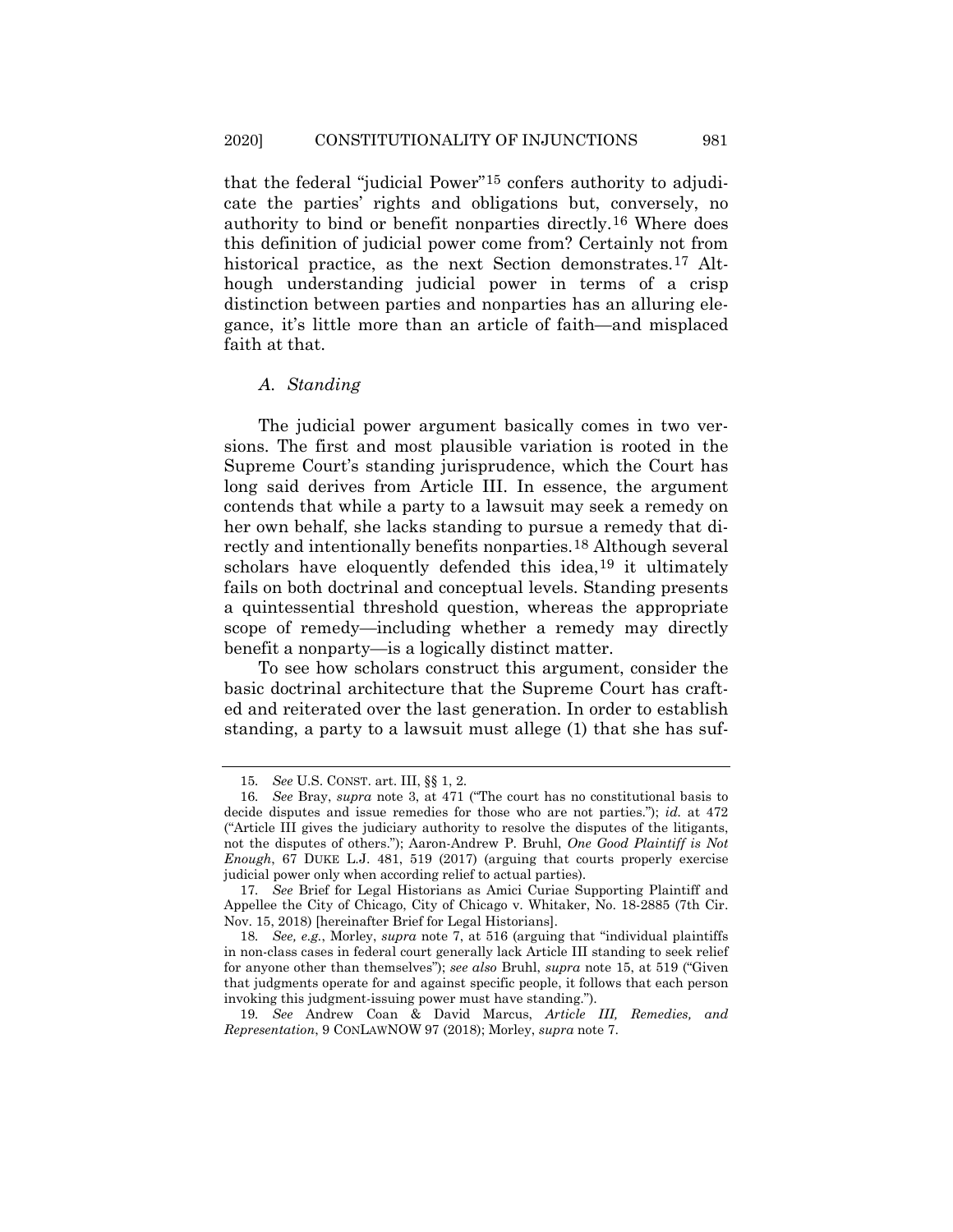<span id="page-5-8"></span>fered an "injury in fact," which is "concrete and particularized" as well as "actual or imminent" in nature;[20](#page-5-0) (2) that the alleged injury is "fairly traceable" to the defendant's conduct;  $21$  and (3) that a favorable decision can redress that injury.[22](#page-5-2) Furthermore, the Supreme Court has insisted that a plaintiff must demonstrate "remedial standing"[23](#page-5-3) for each form of relief that she seeks. So, someone who has alleged *past* harm—for example, having been placed in an unlawful chokehold or been subject to discriminatory enforcement of the criminal law—has standing to pursue a backward-looking remedy, such as money damages. Unless the plaintiff can show a likelihood of *future*  harm, however, that person lacks standing to seek a forward-looking remedy, such as an injunction.<sup>[24](#page-5-4)</sup>

This much is fairly standard fare, but even this increasingly demanding framework doesn't speak to the propriety (or impropriety) of nationwide injunctions. To see how, consider the recent kerfuffle over whether a nationwide injunction against the enforcement of a new asylum regulation was appropriate. On July 16, 2019, the Departments of Justice and Homeland Security issued a joint interim final rule that effectively denies asylum to anyone trying to cross the United States' southern border if that person did not first apply for asylum in Mexico (or another "third country").[25](#page-5-5) Initially, the district court granted a nationwide preliminary injunction,  $26$ which the Ninth Circuit narrowed in geographic scope.<sup>[27](#page-5-7)</sup> On September 9, 2019, the district court reinstated the nationwide

<span id="page-5-0"></span><sup>20.</sup> Spokeo, Inc. v. Robins, 136 S. Ct. 1540, 1547–48 (2016); Lujan v. Defs. of Wildlife, 504 U.S. 555, 560 (1992).

<sup>21</sup>*. Spokeo*, 136 S. Ct. at 1547 (citing *Lujan*, 504 U.S. at 560–61).

<sup>22</sup>*. Id.*

<span id="page-5-3"></span><span id="page-5-2"></span><span id="page-5-1"></span><sup>23.</sup> Richard H. Fallon, Jr., *Of Justiciability, Remedies, and Public Law Litigation: Notes on the Jurisprudence of* Lyons, 59 N.Y.U. L. REV. 1, 11 (1984); *see also* David Marcus, *The Public Interest Class Action*, 104 GEO. L.J. 777, 809 (2016) (similarly describing the "right plaintiff principle" as requiring that "[t]he remedy sought determines a plaintiff's standing, not just the harm alleged").

<span id="page-5-4"></span><sup>24</sup>*. See* City of Los Angeles v. Lyons, 461 U.S. 95, 101–10 (1983); O'Shea v. Littleton, 414 U.S. 488, 495–99 (1974).

<span id="page-5-5"></span><sup>25</sup>*. See* Asylum Eligibility and Procedural Modifications, 84 Fed. Reg. 33,829 (July 16, 2019) (to be codified at 8 C.F.R. pts. 208, 1003, 1208); *see also* E. Bay Sanctuary Covenant v. Barr, 385 F. Supp. 3d 922, 929–30 (N.D. Cal. 2019).

<sup>26</sup>*. E. Bay Sanctuary Covenant*, 385 F. Supp. at 960.

<span id="page-5-7"></span><span id="page-5-6"></span><sup>27.</sup> E. Bay Sanctuary Covenant v. Barr, 934 F.3d 1026 (9th Cir. 2019) (concluding that "we must grant the motion for stay pending appeal insofar as the injunction applies outside the Ninth Circuit").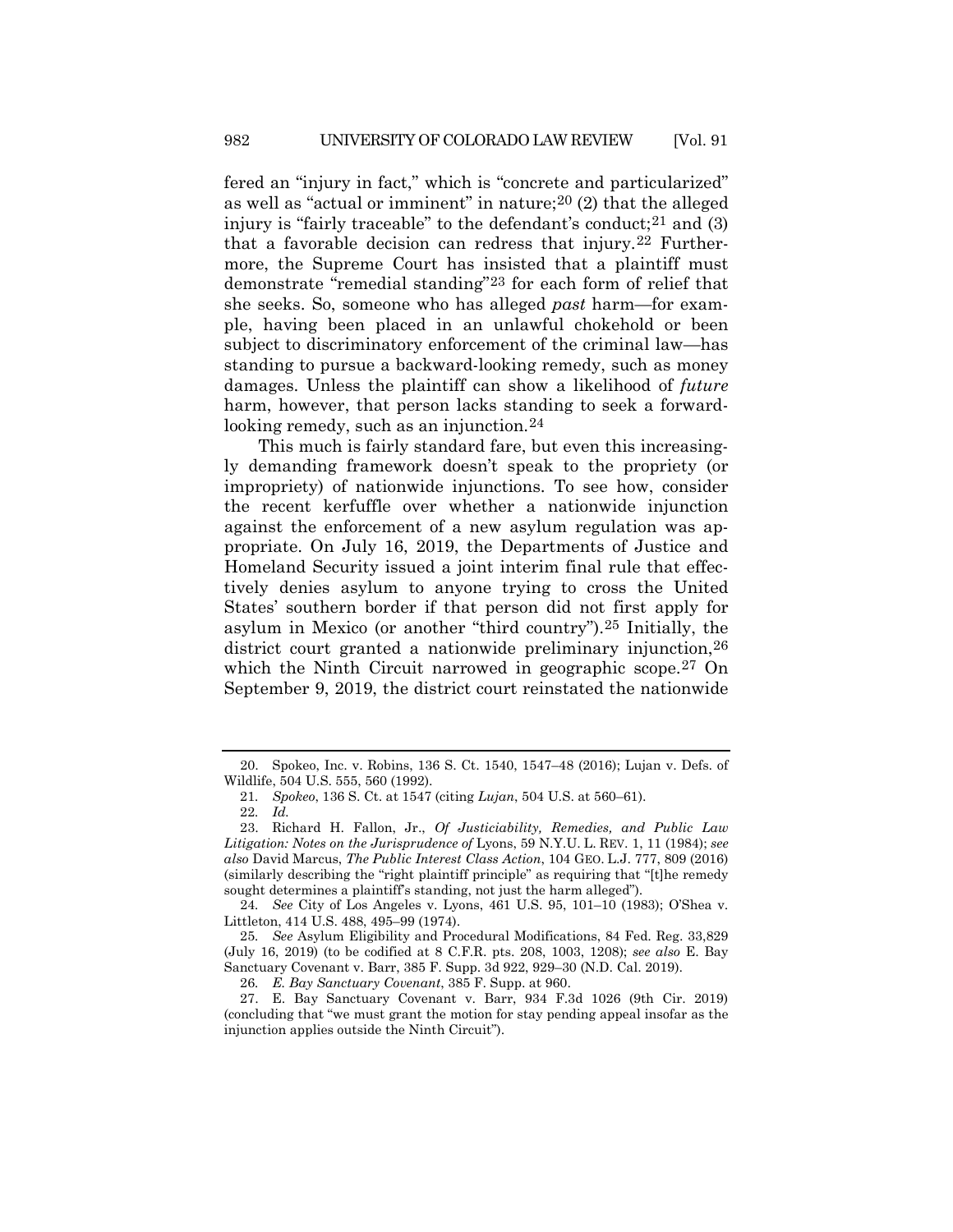injunction,[28](#page-6-0) and two days later the Supreme Court stayed that injunction pending the appeal.[29](#page-6-1) So far, the entire debate has centered on how broadly the preliminary relief may extend.

Amidst the whipsawing decisions about the propriety of the injunction's scope, the various courts have treated standing and scope-of-remedy questions as logically independent of one another.[30](#page-6-2) The district court carefully elucidated why the advocacy groups challenging the new asylum rule have standing[,31](#page-6-3) and thus far no other court has even remarked on that conclusion. In this case, there are proper plaintiffs, who have alleged injury and demonstrated standing to pursue a prospective equitable remedy, and they are doing so in the context of a live case or controversy. So, what's the problem? And, more specifically, what does standing have to do with it?

For those who argue that nationwide injunctions present a standing problem, the doctrinal hook is *Summers v. Earth Island Institute*.[32](#page-6-4) In that case, a plaintiff who had visited a particular forest (and planned to do so in the future) had standing to seek an injunction against a regulation that authorized salvage timber sales within various forests.[33](#page-6-5) The parties eventually settled their dispute regarding the forest that the plaintiff had actually visited. Accordingly, the Supreme Court concluded that the plaintiff's injury had been redressed, such that he no longer had standing to challenge the regulation as it might apply to other timber sales in other forests.[34](#page-6-6)

Some scholars have inferred that the standing-conferring injury determines not just the *kind* of remedy that a plaintiff may pursue but also the *scope* of that remedy.[35](#page-6-7) And indeed, Justice Scalia, who authored *Summers*, later contended that

<span id="page-6-0"></span><sup>28.</sup> E. Bay Sanctuary Covenant v. Barr, 391 F. Supp. 3d 974 (N.D. Cal. 2019) (holding that "the Court grants the Organizations' motion to restore the nationwide scope of the injunction").

<sup>29</sup>*. See* Barr v. E. Bay Sanctuary Covenant, 140 S. Ct. 3 (mem.) (2019).

<span id="page-6-2"></span><span id="page-6-1"></span><sup>30.</sup> Notably, the Solicitor General has argued that standing presents a major problem in this litigation and has suggested a link between standing and the appropriate scope of remedy. Application for a Stay Pending Appeal at 20–21, Barr v. E. Bay Sanctuary Covenant, No. 19A230 (Aug. 26, 2019). So far, though, the courts consistently have refused to go down that path.

<span id="page-6-4"></span><span id="page-6-3"></span><sup>31</sup>*. See* E. Bay Sanctuary Covenant v. Barr, 385 F. Supp. 3d 922, 937, 960 (N.D. Cal. 2019).

<sup>32.</sup> 555 U.S. 488, 494 (2009).

<sup>33.</sup> *Id.*

<sup>34</sup>*. Id.*

<span id="page-6-7"></span><span id="page-6-6"></span><span id="page-6-5"></span><sup>35</sup>*. See* Coan & Marcus, *supra* note [19,](#page-4-5) at 101–02; Morley, *supra* note [7,](#page-2-5) at 523–24.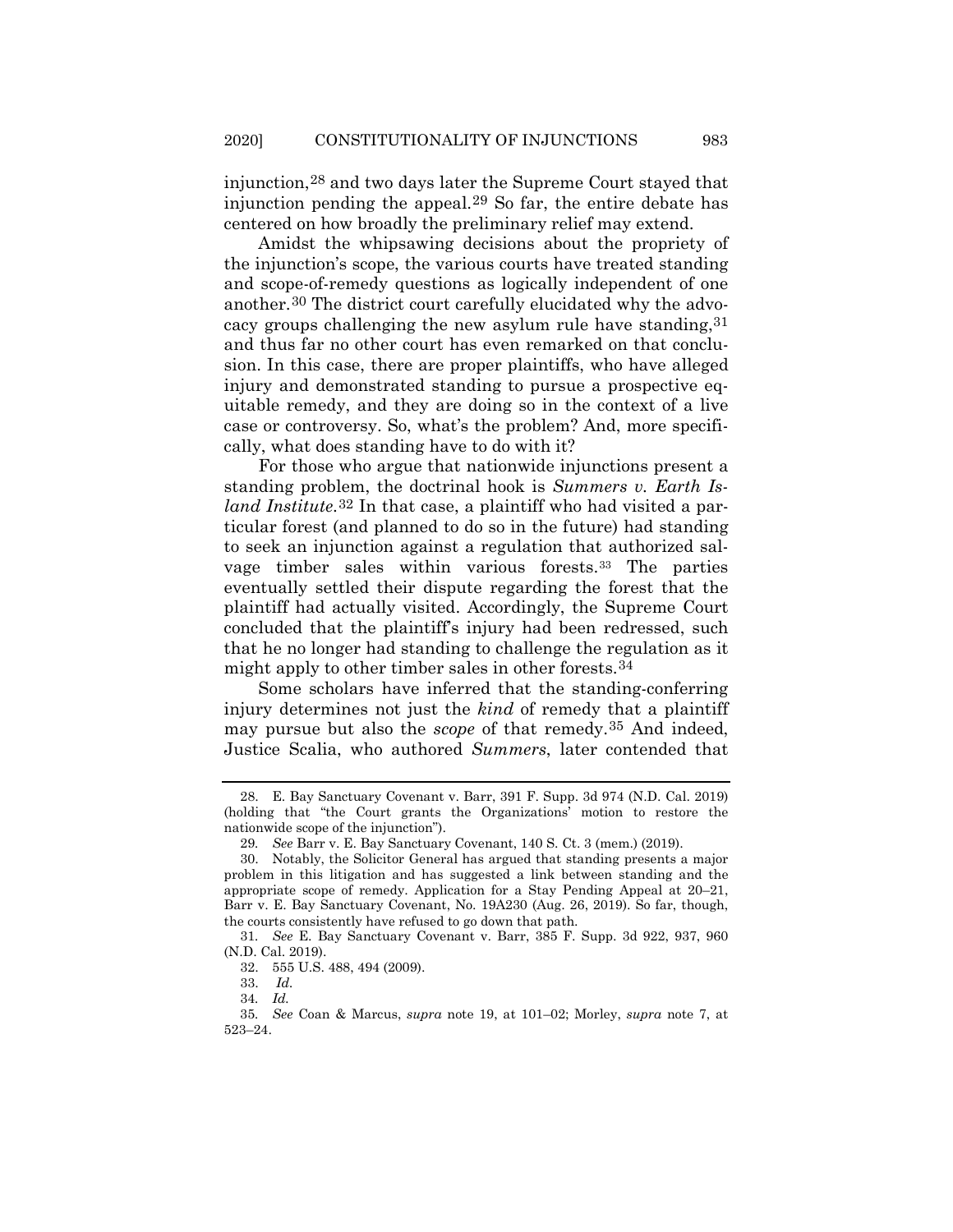this is precisely what the Court meant in that case. In a later opinion joined by Justice Thomas, he cited *Summers* and argued that "[a] plaintiff cannot sidestep Article III's requirements by combining a request for injunctive relief for which he *has* standing with a request for injunctive relief for which he *lacks* standing."<sup>36</sup> On this view, standing directly pertains to the scope-of-remedy question. Yoking those concepts could thus sound the death knell for nationwide injunctions, which (in their most problematic variant) extend relief to nonparties whose standing a court has never verified.

From a doctrinal perspective, though, the Supreme Court steadfastly decouples *standing* and *scope of remedy*. While the Scalia view of *Summers* might have an analytical elegance, it has never commanded more than two votes on the Supreme Court.[37](#page-7-1) Moreover, his view is exceedingly difficult (if not impossible) to reconcile with the traditional rule—which the Court has long embraced—that a "court's equitable powers to remedy past wrongs [are] broad, for breadth and flexibility are inherent in equitable remedies."[38](#page-7-2) This includes remedies that extend far beyond the actual plaintiffs to a lawsuit.<sup>[39](#page-7-3)</sup> There is a certain uneasiness in how the Court has navigated these doctrines, but even though it has tightened the standing requirements with respect to the kind of injury that a plaintiff must allege<sup>[40](#page-7-4)</sup> and the kind of remedy he may seek,  $41$  it consistently has treated the appropriate *scope* of remedy as a distinct question.[42](#page-7-6) All of this is to say that the Supreme Court's cur-

<span id="page-7-0"></span><sup>36.</sup> Salazar v. Buono, 559 U.S. 700, 731 (2010) (Scalia, J., concurring in the judgment) (emphasis in original).

<sup>37.</sup> Only Justice Thomas joined in Justice Scalia's concurring opinion. *Id.*

<span id="page-7-2"></span><span id="page-7-1"></span><sup>38.</sup> Hutto v. Finney, 437 U.S. 678, 687 n.9 (1978) (quoting Swann v. Charlotte-Mecklenburg Bd. of Educ., 402 U.S. 1, 15 (1971)); *see also* Brown v. Plata, 563 U.S. 493, 538 (2011) (noting that "[c]ourts have substantial flexibility" in determining appropriate remedies).

<span id="page-7-3"></span><sup>39.</sup> The most obvious example is a prophylactic injunction. *See infra* notes 80– 88 and accompanying text.

<span id="page-7-4"></span><sup>40</sup>*. See, e.g.*, Spokeo, Inc. v. Robins, 136 S. Ct. 1540, 1545 (2016) (insisting that alleged injury must be not only particular to the plaintiff but also sufficiently concrete in order to confer Article III standing).

<span id="page-7-5"></span><sup>41</sup>*. See, e.g.*, City of Los Angeles v. Lyons, 461 U.S. 95, 101–10 (1983); Rizzo v. Goode, 423 U.S. 362, 371–73 (1976); O'Shea v. Littleton, 414 U.S. 488, 495–99 (1974).

<span id="page-7-6"></span><sup>42</sup>*. See, e.g.*, Salazar v. Buono, 559 U.S. 700, 713 (2010) (plurality opinion) (arguing that extent of relief concerned the merits, not standing); Swann v. Charlotte-Mecklenburg Bd. of Educ., 402 U.S. 1, 16 (1971) (reaffirming that "the nature of the violation determines the scope of the remedy").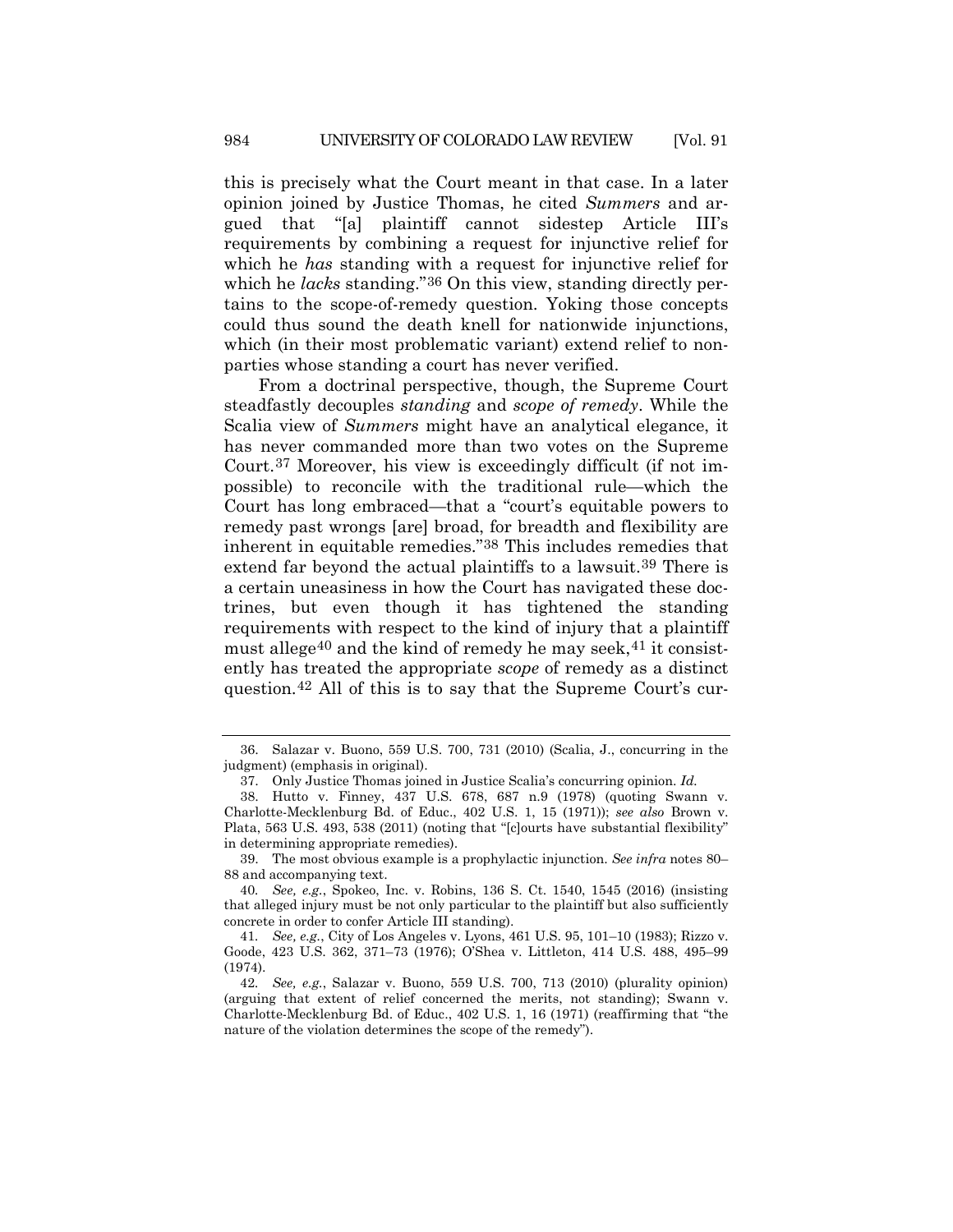rent doctrine strongly suggests that standing has no bearing on the basic problem of nationwide injunctions—that is, how broadly a remedy may sweep and, specifically, whether it may benefit people who were not actual parties to a lawsuit.

On a conceptual level, the Court's approach to scope-ofremedy questions makes good sense. Standing is a threshold matter; it concerns the front-end of litigation—specifically, whether *this* plaintiff is the right person to challenge particular conduct and thus whether she is even allowed into federal court. By contrast, courts determine the appropriate scope of remedy, almost of necessity, on the back end of a lawsuit—after a plaintiff has proved that a defendant behaved unlawfully and, critically, shown the extent of the defendant's violations. True, "a federal court is required to tailor 'the scope of the remedy' to fit 'the nature and extent of the . . . violation.'"[43](#page-8-0) But if a court issues a remedy that is too broad, the court has abused its equitable discretion—at the back end of litigation—in light of the violations shown.[44](#page-8-1) Any such mistake has nothing to do with the threshold question of standing. It's just reversible error.

To the extent that a conceptual oddity lurks in all of this, it doesn't concern how the Supreme Court has treated the scopeof-remedy question. Rather, it lies in the Court's insistence expressed most famously in *City of Los Angeles v. Lyons*[45](#page-8-2) that a plaintiff must show standing to pursue a particular kind of remedy, such as an injunction.[46](#page-8-3) Like the question of remedial *scope*, the appropriate *kind* of remedy would seem to belong to the questions that a court can answer only after a fact finder has weighed the evidence, determined whether violations occurred, and assessed the extent of those violations. To put the point charitably, kind-of-remedy questions (as in *Ly-*

<span id="page-8-0"></span><sup>43.</sup> Hills v. Gautreaux, 425 U.S. 284, 293–94 (1976) (quoting Milliken v. Bradley, 418 U.S. 717, 744 (1974)).

<span id="page-8-1"></span><sup>44.</sup> Admittedly, a court doesn't issue a preliminary nationwide injunction at the end of litigation. However, determining a provisional remedy's scope still comes after a court decides whether provisional relief is appropriate at all. In other words, scope-of-remedy determinations come at the conclusion of that specific issue.

<sup>45.</sup> 461 U.S. at 101–03.

<span id="page-8-3"></span><span id="page-8-2"></span><sup>46</sup>*. See* Fallon, *supra* note [23,](#page-5-8) at 11. Professor Fallon termed this latter doctrine "remedial standing." It very clearly refers to the kind, rather than the scope, of the remedy.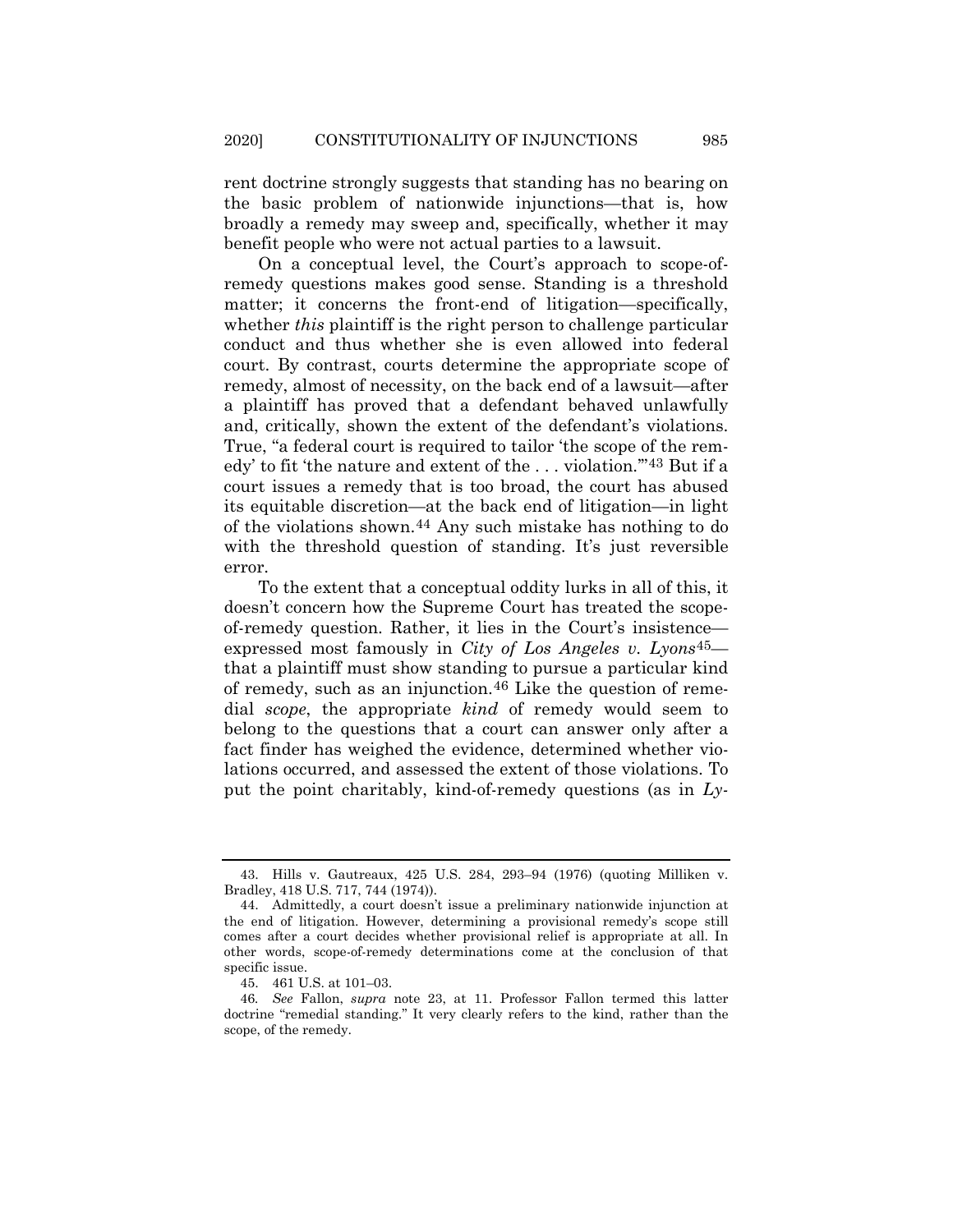*ons*) fit uncomfortably with standing.[47](#page-9-0) Even if courts allow this conceptual error to persist, though, they should not permit it to metastasize. Indeed, courts correctly recognize that scopeof-remedy questions—such as those concerning the propriety of nationwide injunctions—are important and often vexing, but they are *not* threshold justiciability questions and thus are distinct from standing.

#### *B. Dispute Resolution*

The second way that scholars have argued that nationwide injunctions run afoul of Article III is to suggest that the federal judicial power includes only the "power to decide a case for a particular claimant."[48](#page-9-1) This implicitly invokes the dichotomy that scholars have long discussed between two models of adjudication—the dispute resolution model and the law declaration model. The dispute resolution model, which undergirds this particular constitutional argument against nationwide injunctions, posits that a court's proper role is to resolve the parties' concrete disputes and answer larger legal questions only if necessary. By contrast, the law declaration model views the Supreme Court's primary role as an expositor of legal principles for society writ large.[49](#page-9-2) The models, of course, are constructs. Although the Supreme Court never explicitly invokes or endorses them, they offer a useful way to understand and critique the Court's practices.

<span id="page-9-0"></span><sup>47</sup>*. See id.* at 7 (arguing that *Lyons*'s treatment of kind-of-remedy questions as part of standing is "unnecessary and unfortunate" and that "the effectiveness of a particular remedy should play no part in article III standing analysis"). Professor Fallon suggests that the doctrinal mismatch—drawing certain remedial questions into the standing inquiry—was one of the only ways that the Supreme Court and other appellate courts could rein in trial courts that traditionally enjoy exceedingly broad discretion to order appropriate remedies.

<span id="page-9-1"></span><sup>48</sup>*. See* Bray, *supra* note [3,](#page-1-6) at 471; *see also* Bruhl, *supra* note [16,](#page-4-6) at 519 (similarly arguing that "judicial power" connotes power to render a judgment in favor of an actual party).

<span id="page-9-2"></span><sup>49</sup>*. See* RICHARD H. FALLON, JR., JOHN F. MANNING, DANIEL J. MELTZER & DAVID L. SHAPIRO, HART AND WECHSLER'S THE FEDERAL COURTS AND THE FEDERAL SYSTEM 73–75 (7th ed. 2015); *see also, e.g.*, Amanda Frost, *The Limits of Advocacy*, 59 DUKE L.J. 447, 499–508 (2009); Brianne J. Gorod, *The Adversarial Myth: Appellate Court Extra-Record Factfinding*, 61 DUKE L.J. 1, 53–68 (2011); Allison Orr Larsen & Neal Devins, *The Amicus Machine*, 102 VA. L. REV. 1901, 1952–53 (2016); Henry Paul Monaghan, *On Avoidance, Agenda Control, and Related Matters*, 112 COLUM. L. REV. 665, 668 (2012).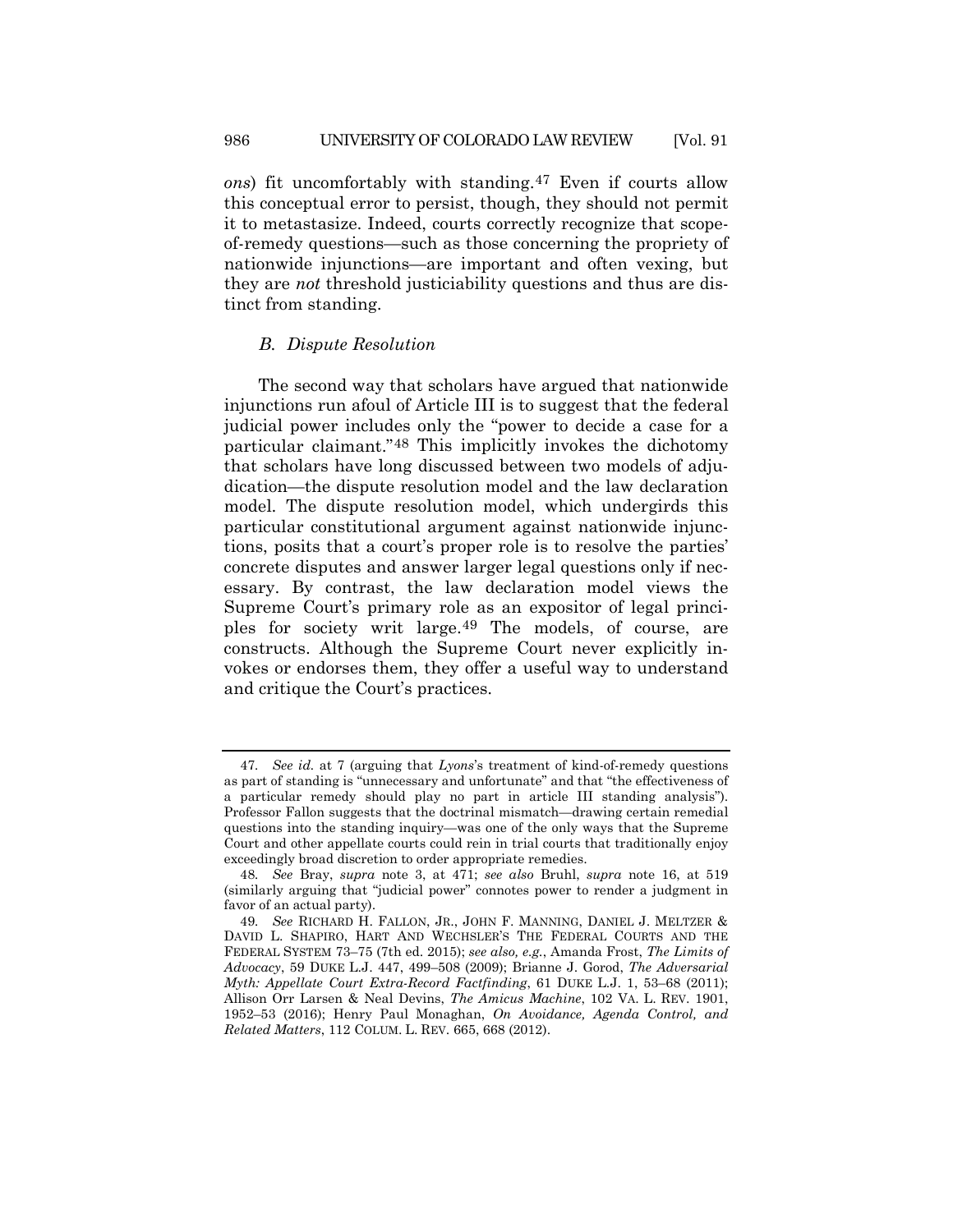<span id="page-10-6"></span>Those who subscribe to the constitutional argument against nationwide injunctions begin with the axiom that the judicial power, by definition, entails only the power to resolve the actual parties' actual disputes.[50](#page-10-0) More concretely, this axiom supposedly means that a court's ultimate power rests in its authority to bind the parties through a judgment, which necessarily is specific to those parties properly before the court.<sup>51</sup> Conversely, a court lacks power to bind anyone who isn't actually before it.[52](#page-10-2) In this telling, nationwide injunctions violate the Article III judicial power precisely because they directly and intentionally, rather than just incidentally, accord relief to persons who are not parties to the lawsuit.

This argument fails as a historical and descriptive matter. Since the inception of the Republic, federal courts have never understood their power solely in terms of resolving the parties' specific disputes. Put somewhat differently, dispute resolution is not the *definition* of judicial power but instead is merely an *attribute* of judicial power, albeit the single most important attribute.[53](#page-10-3)

Think back to *Marbury v. Madison*.[54](#page-10-4) The Supreme Court expounded upon judicial review and the duties of the highest officers in the federal government,[55](#page-10-5) all in a case over which it lacked jurisdiction. Perhaps more relevant for present purpos-

<span id="page-10-0"></span><sup>50</sup>*. See, e.g.*, Trump v. Hawaii, 138 S. Ct. 2392, 2427 (2018) (Thomas, J., concurring) ("American courts' tradition of providing equitable relief only to the parties was consistent with their view of the nature of judicial power.").

<span id="page-10-1"></span><sup>51</sup>*. See* Bruhl, *supra* not[e 16,](#page-4-6) at 519 (arguing that Article III judicial power is the "judgment-issuing power" and that judgments "operate for and against specific people"); *see also* Josh Blackman & Howard M. Wasserman, *The Process of Marriage Equality*, 43 HASTINGS CONST. L.Q. 243, 244 (2016) (arguing that a "court's judgment and injunction compel conduct by the named defendants as to the named plaintiffs").

<span id="page-10-2"></span><sup>52</sup>*. See, e.g.*, Bray, *supra* note [3,](#page-1-6) at 472 ("Article III gives the judiciary authority to resolve the disputes of litigants, not the disputes of others. Article III gives the judiciary authority to remedy the wrongs done to those litigants, not the wrongs done to others."); Wasserman, *supra* note [7,](#page-2-5) at 359 (arguing that Article III judicial power "means power to decide cases or controversies for particular parties to a particular legal dispute" rather than to "decide general or abstract legal issues to provide remedies for people not before the court").

<span id="page-10-3"></span><sup>53.</sup> The majority in *United States v. Windsor*, 570 U.S. 744, 756–59 (2013), hinted at this when it declared that adverseness is a prudential element of standing rather than a truly jurisdictional element of federal courts' power. Justice Scalia, one should note, was apoplectic. *Id.* at 784 (Scalia, J., dissenting) ("[The majority] proceeds to call the requirement of adverseness a 'prudential' aspect of standing. *Of standing*. That is incomprehensible.").

<span id="page-10-5"></span><span id="page-10-4"></span><sup>54.</sup> 5 U.S. (1 Cranch) 137 (1803).

<sup>55</sup>*. Id.* at 166–71, 176–80.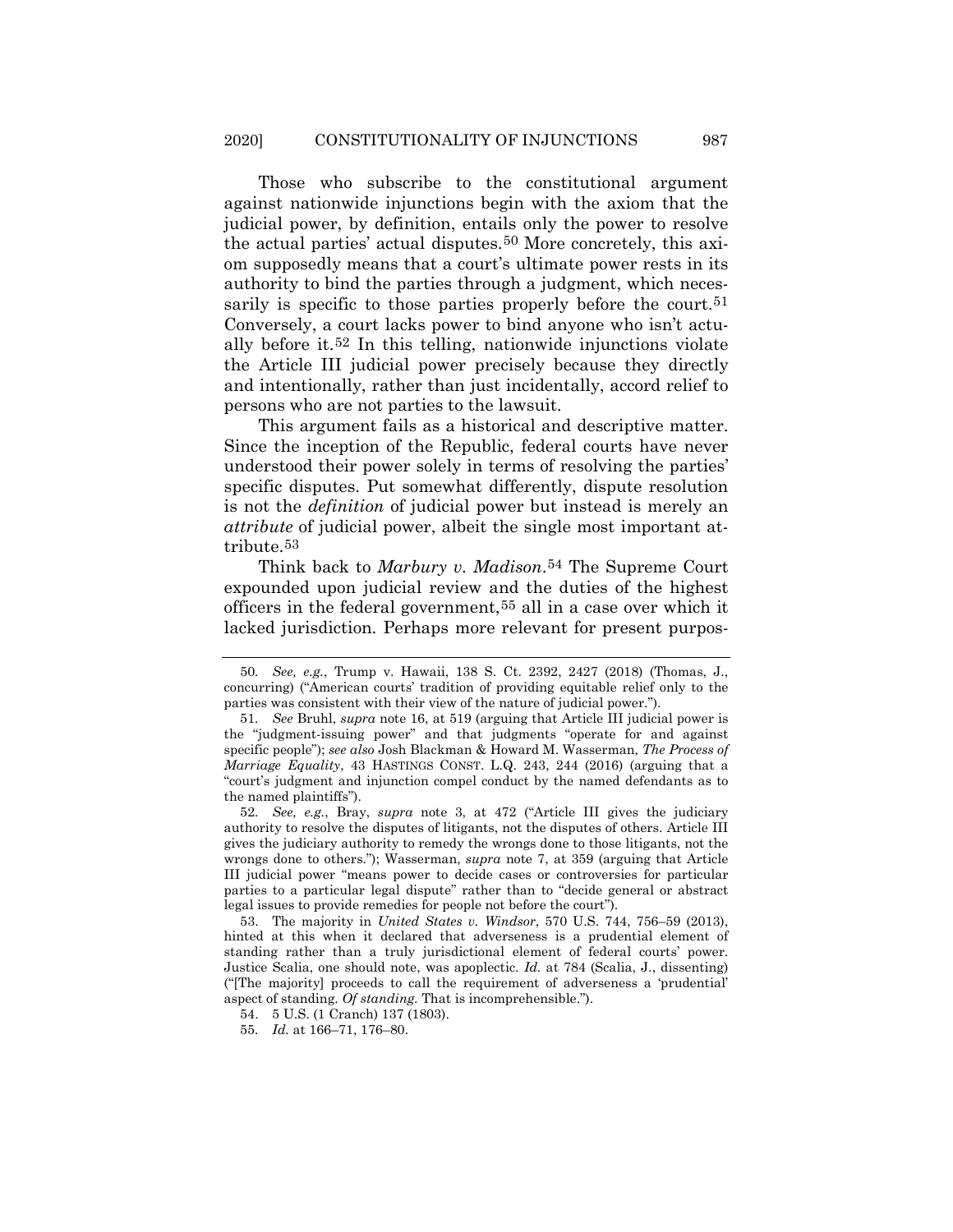es, federal courts often have answered pressing legal questions that arose in a friendly (that is, collusive) lawsuit in which the supposed dispute was a contrivance. Consider one of the earliest and most prominent examples, *Fletcher v. Peck*, in which the Court found that the Contract Clause prevented Georgia from voiding earlier land sales to private parties.<sup>[56](#page-11-0)</sup> The parties had arranged a nominal sale of land to get the case into federal court on diversity and secure a definitive ruling about whether the Georgia legislature had acted lawfully. Critically, they both wanted the same result: validation of their land titles.[57](#page-11-1) Despite the Supreme Court's protestations to the contrary[,58](#page-11-2) federal courts have entertained many of these friendly lawsuits over the centuries—lawsuits in which there is no genuine dispute for a court to resolve.[59](#page-11-3)

More recent practices confirm that dispute resolution has never been the definition of judicial power. The Supreme Court increasingly directs parties to brief new issues that the Court itself has added and appoints amici curiae to argue points that the parties do not actually contest.[60](#page-11-4)

Nothing refutes the dispute resolution view of judicial power as much as section 1983, one of the most important civil rights statutes, which the next Part explores more thoroughly. Those who subscribe to the dispute resolution view emphasize

<sup>56.</sup> 10 U.S. (6 Cranch) 87 (1810).

<span id="page-11-1"></span><span id="page-11-0"></span><sup>57</sup>*. See* 3 ALBERT J. BEVERIDGE, THE LIFE OF JOHN MARSHALL 583–93 (1919). Admittedly, everyone from the parties to the Supreme Court Justices had to pretend that the lawsuit presented a live, non-collusive controversy. But that was all pretense. *Id.*

<span id="page-11-2"></span><sup>58</sup>*. See, e.g.*, Ashwander v. Tenn. Valley Auth., 297 U.S. 288, 346 (1936) ("The Court will not pass upon the constitutionality of legislation in a friendly, nonadversary, proceeding . . . ."); Chi. & Grand Trunk Ry. Co. v. Wellman, 143 U.S. 339, 345 (1892) ("It never was the thought that, by means of a friendly suit, a party beaten in the legislature could transfer to the courts an inquiry as to the constitutionality of the legislative act.").

<span id="page-11-3"></span><sup>59.</sup> Among the most infamous decisions ever rendered, *Dred Scott v. Sandford*, 60 U.S. 393 (1857), likely was a friendly case in which the parties colluded to create jurisdiction and in which "Dred Scott was simply a pawn in a jurisdictional game." PAUL A. FREUND, ON UNDERSTANDING THE SUPREME COURT 83–84 (1949). One commentator identified a particular variety of friendly lawsuit—intragovernmental test cases—from the early to mid-twentieth century in which the parties had only a "superficial appearance of adverseness" but shared a primary goal of securing a declaration that a statute or ordinance was valid. Note, *Judicial Determinations in Nonadversary Proceedings*, 72 HARV. L. REV. 723, 733–35 (1959).

<span id="page-11-4"></span><sup>60</sup>*. See* Allison Orr Larsen & Neal Devins, *The Amicus Machine*, 102 VA. L. REV. 1901, 1953 (2016); Henry Paul Monaghan, *On Avoiding Avoidance, Agenda Control, and Related Matters*, 112 COLUM. L. REV. 665, 680 (2012).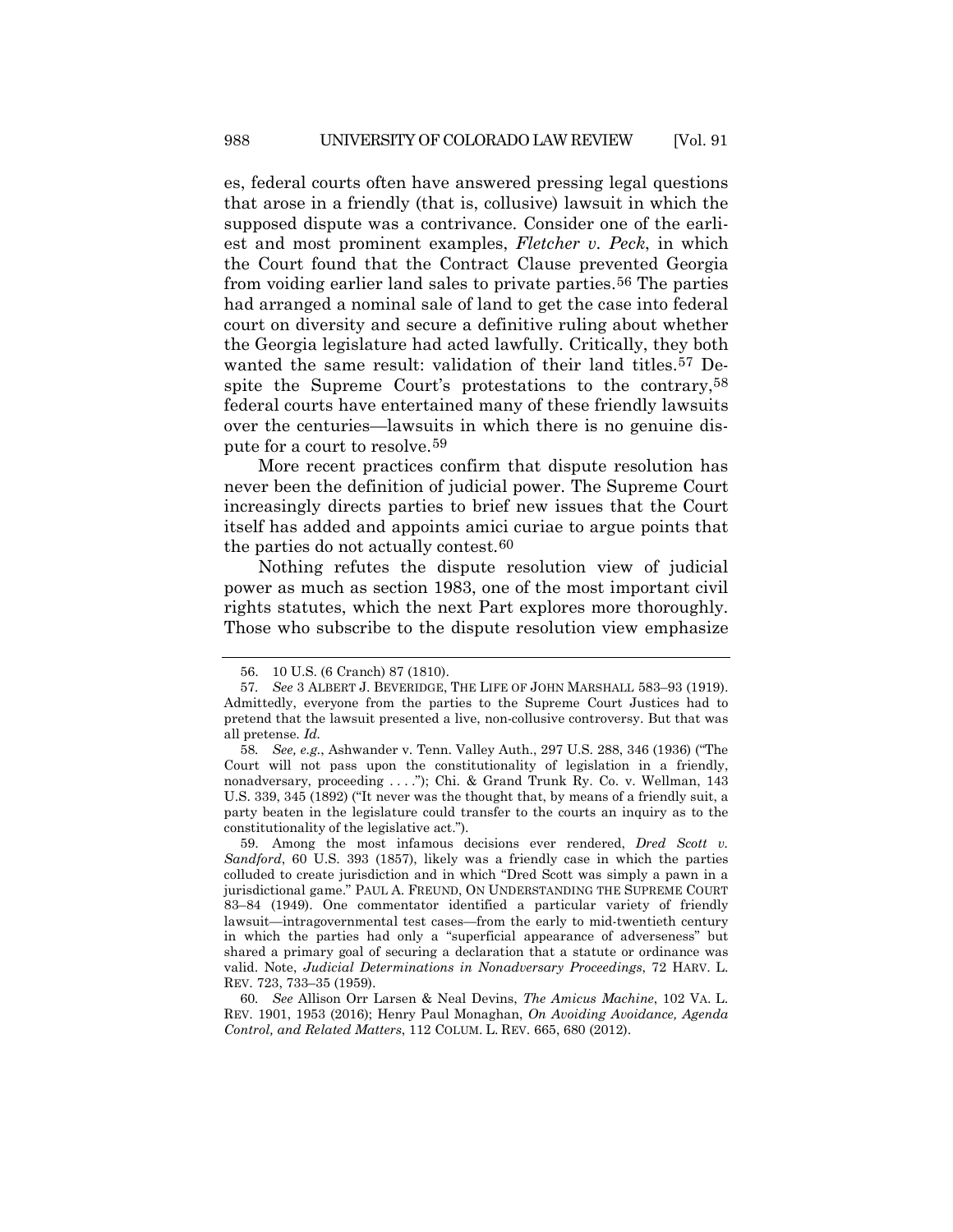a critical difference between a *judgment*, which definitively resolves the parties' rights and obligations, and *precedent*, which supposedly never binds nonparties directly.<sup>[61](#page-12-0)</sup> Professors Blackman and Wasserman articulate the point nicely: "[P]recedent, whether binding or persuasive, does not directly control real-world conduct. It instead must be put into effect by a Court issuing a new judgment . . . ."[62](#page-12-1) At least in the context of civil rights litigation, this is untrue. Section 1983 creates a cause of action when a state official violates a person's federal civil rights.[63](#page-12-2) Although the official is usually entitled to qualified immunity,[64](#page-12-3) a plaintiff may overcome that immunity by showing that the official violated law that was "clearly established" under "cases of controlling authority" or even through a "consensus of persuasive authority."[65](#page-12-4) In other words, section 1983 imbues precedents with binding significance in the real world. More concretely, precedents create affirmative legal obligations for state officials, even if those officials were not parties to the precedent-making lawsuits.

To be clear, I do not necessarily endorse all of these developments. The point is simply that the Article III judicial power has never been synonymous with the narrowly conceived notion of dispute resolution that underpins several scholars' constitutional arguments. Once that core predicate evaporates, the entire façade of the constitutional case against nationwide injunctions likewise collapses. What remains are cogent and often persuasive arguments that nationwide injunctions are fraught with serious concerns.[66](#page-12-5) But those arguments have nothing to do with the Constitution. Whether courts should exercise greater restraint in ordering remedies that benefit nonparties is not about enforcing the strictures of Article III so much as demonstrating prudence and good judgment.

<span id="page-12-0"></span><sup>61</sup>*. See, e.g.*, Bruhl, *supra* note [16,](#page-4-6) at 506 ("Everyone gets the decision's precedential value . . . but only the parties get the judgment that definitively decides their rights and liabilities."); *see also* Blackman & Wasserman, *supra* note [51,](#page-10-6) at 244 (arguing that a "court's judgment and injunction compel conduct by the named defendants as to the named plaintiffs").

<sup>62.</sup> Blackman & Wasserman, *supra* note [51,](#page-10-6) at 244.

<sup>63.</sup> 42 U.S.C. § 1983 (2018).

<sup>64.</sup> Harlow v. Fitzgerald, 457 U.S. 800, 818–19 (1982).

<span id="page-12-5"></span><span id="page-12-4"></span><span id="page-12-3"></span><span id="page-12-2"></span><span id="page-12-1"></span><sup>65.</sup> Wilson v. Layne, 526 U.S. 603, 617 (1999); *see also* D.C. v. Wesby, 138 S. Ct. 577, 589–90 (2018); Ashcroft v. al-Kidd, 563 U.S. 731, 741–42 (2011).

<sup>66</sup>*. See* Trammell, *supra* not[e 2,](#page-1-0) at 107–09.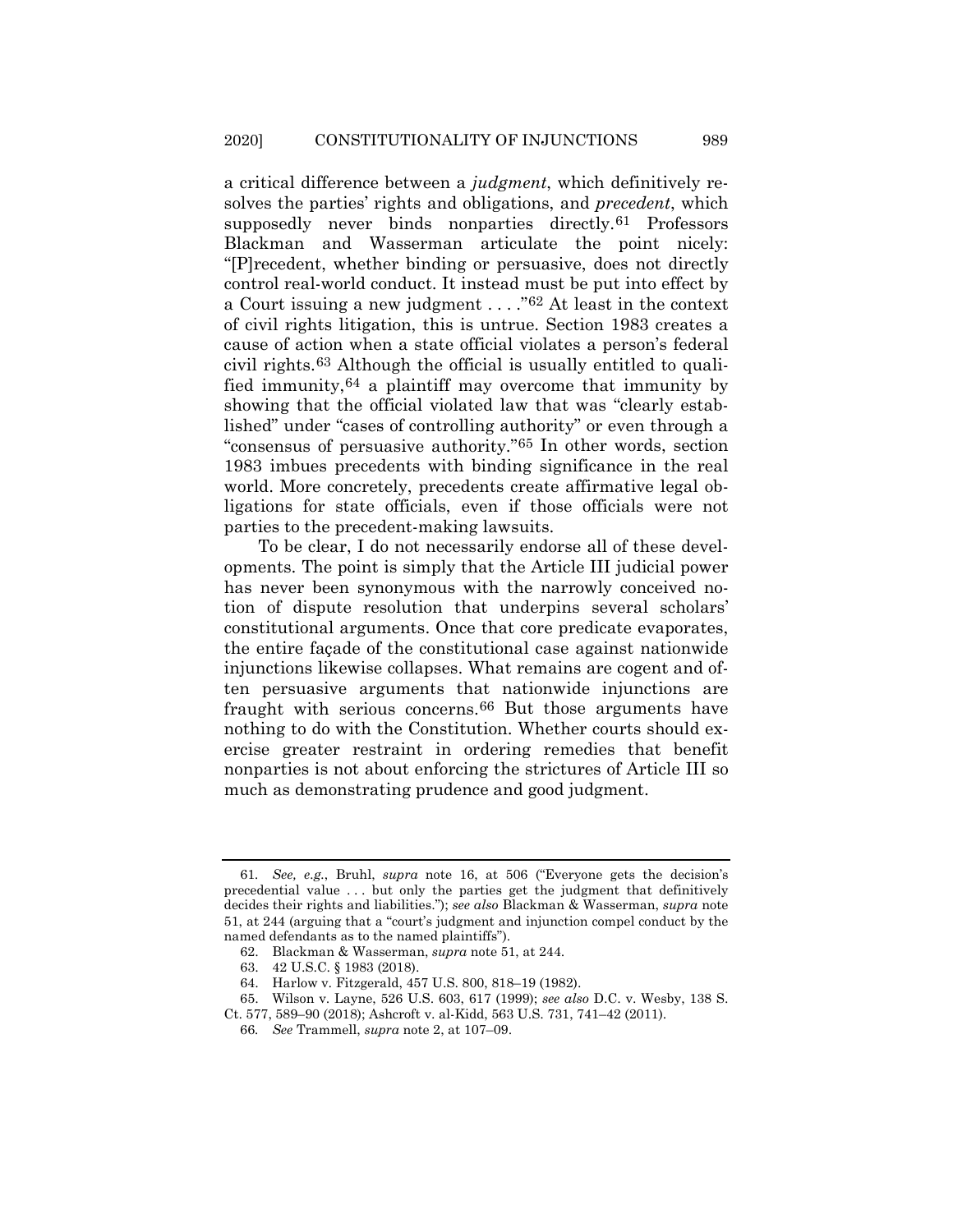# II. LITIGATING PUBLIC RIGHTS

Although law "has been called the government of the living by the dead," Oliver Wendell Holmes wrote, "the present has a right to govern itself so far as it can.["67](#page-13-0) Federal courts took up that challenge in the middle of twentieth century. They became increasingly receptive to lawsuits that sought to vindicate public rights and concomitantly developed several remedial innovations that were, and to an extent remain, controversial. Moreover, those developments laid the intellectual groundwork for modern nationwide injunctions.

In recent years, a narrative has taken hold that (1) nationwide injunctions are a modern phenomenon and (2) the paucity of such injunctions over the centuries points to their inconsistency with traditional equitable principles as well as the federal judicial power.[68](#page-13-1) Other scholars have pushed back against the first contention quite persuasively, and I will only summarize their excellent work, which I commend to the interested reader. As to the second point, I want to historicize nationwide injunctions by focusing on various procedural and remedial mechanisms that developed in the 1960s. Specifically, I situate nationwide injunctions within a broader jurisprudential movement that has empowered citizens to enforce rights against the government.

On the first point, the supposed novelty of nationwide injunctions, Professor Bray has asserted that the first nationwide injunction dates back to 1963.[69](#page-13-2) That claim is at best incomplete and possibly flat-out wrong. For centuries, courts of equity recognized a "bill of peace," which Professor Bray contends was not a precursor to the modern nationwide injunction but rather a "proto-class action" in which a discrete group of people with essentially identical claims were actually made parties to a single lawsuit.[70](#page-13-3) A number of historians have challenged Bray's contention. A bill of peace, they argue, was

<span id="page-13-0"></span><sup>67.</sup> Oliver Wendell Holmes, *Learning and Science*, *in* COLLECTED LEGAL PAPERS 138, 138–39 (1920). *Cf*. DAVID MARANISS, FIRST IN HIS CLASS: A BIOGRAPHY OF BILL CLINTON 237 (1995) (describing an exchange in which then-Professor Robert Bork told a student: "Just because you quote Oliver Wendell Holmes, don't think it's checkmate!").

<span id="page-13-3"></span><span id="page-13-2"></span><span id="page-13-1"></span><sup>68</sup>*. See* Bray, *supra* note [3,](#page-1-6) at 425–44, 471–72; Wasserman, *supra* note [7,](#page-2-5) at 353–63.

<sup>69</sup>*. See* Bray, *supra* not[e 3,](#page-1-6) at 437–38.

<sup>70</sup>*. See id.* at 426.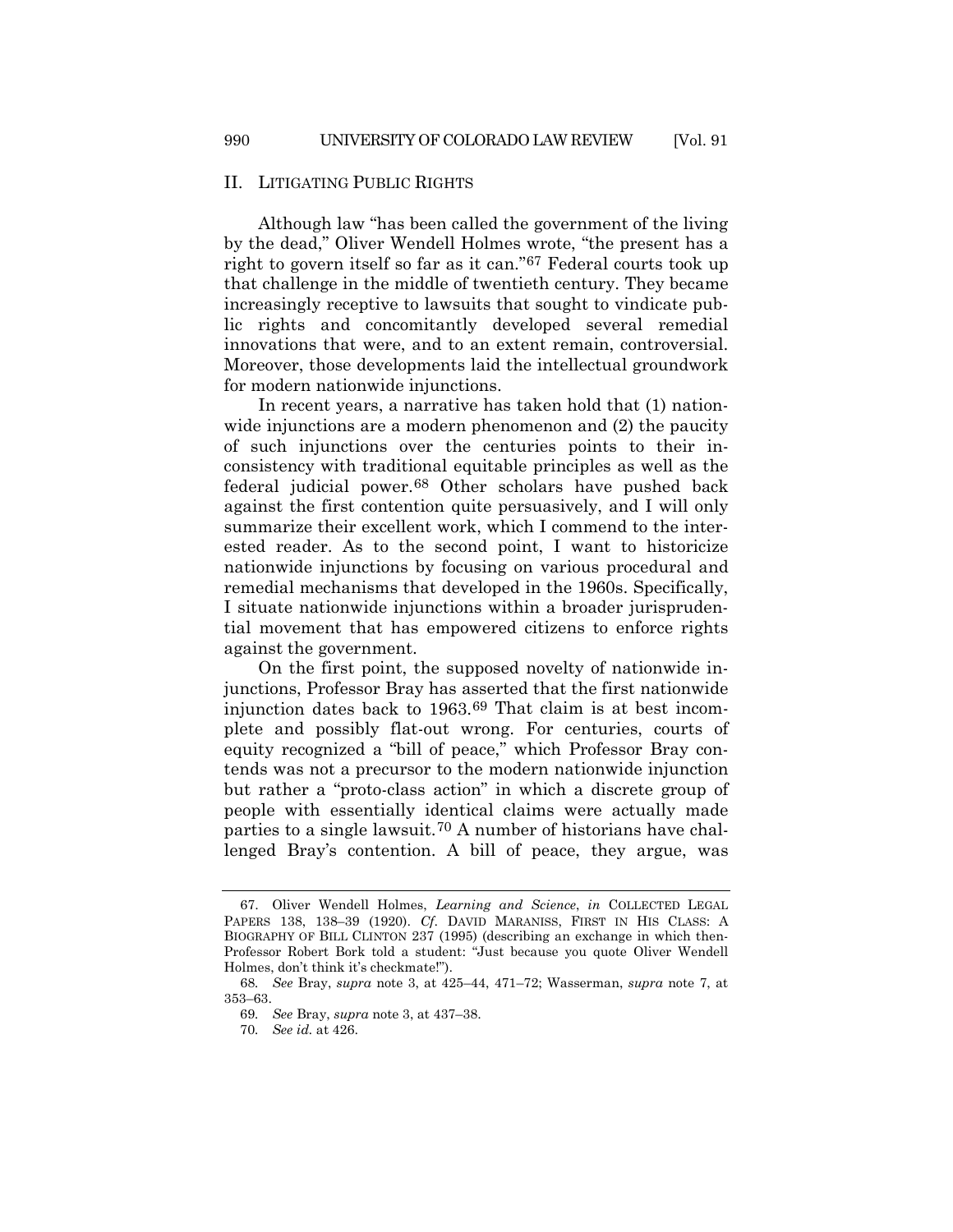actually far closer to a nationwide injunction than a class action precisely because all similarly situated persons were *not*  necessarily joined as actual parties. Chancellors had broad discretion to order relief that benefited nonparties and, far more controversially, that commanded nonparties to take certain actions.[71](#page-14-1) In other words, equity countenanced exactly what makes nationwide injunctions controversial: ordering relief that directly applies to people who were not parties to the lawsuit.

<span id="page-14-0"></span>Further challenging the Bray argument, Professor Sohoni has demonstrated that as early as the 1890s, courts in the United States began to issue injunctions against both federal and state law, including for the benefit of nonparties.[72](#page-14-2) Now, an injunction against state law technically isn't "nationwide" in scope, but that is really beside the point, as nearly everyone who writes about this topic recognizes.<sup>[73](#page-14-3)</sup> Rather, the critical insight is that courts issued injunctions that consciously and directly affected nonparties. This summary doesn't do justice to the careful and sophisticated work by these and other scholars, but their work makes clear that nationwide injunctions are neither unprecedented nor completely novel.

Regarding the second point—the supposed constitutional dubiousness of a relatively new remedy—I want to take a slightly different tack by situating the modern nationwide injunction, and specifically the power to restrain executive action, within several other innovations. My concern here is several inflection points that redefined the role of courts in vindicating individual rights. The 1960s witnessed a fundamental structural shift as courts opened their doors to civil rights claims under section 1983,[74](#page-14-4) oversaw institutional re-

<sup>71</sup>*. See* Brief for Legal Historians, *supra* not[e 17.](#page-4-7)

<span id="page-14-2"></span><span id="page-14-1"></span><sup>72</sup>*. See* Mila Sohoni, *The Lost History of the "Universal" Injunction*, 133 HARV. L. REV. 920, 937–41 (2020). Professor Sohoni cites, for example, *Reagan v. Farmers' Loan & Trust Co.*, 154 U.S. 362 (1894), Transcript of Record, at 276, and *Smyth v. Ames*, 169 U.S. 466, 517-18 (1898), as among the earliest examples of cases in which the Supreme Court explicitly countenanced relief that extended far beyond the actual parties to those cases.

<span id="page-14-4"></span><span id="page-14-3"></span><sup>73</sup>*.* For other work recognizing this point, see, for example, Bray, *supra* note [3,](#page-1-6) at 419 n.5; Clopton, *supra* note 2, at 8; Frost, *supra* note 2, at 1071; Sohoni, *supra* not[e 72,](#page-14-0) at 929; Trammell, *supra* note 2, at 72; Wasserman, *supra* note 7, at 338.

<sup>74</sup>*. See, e.g.*, Monroe v. Pape, 365 U.S. 167 (1961).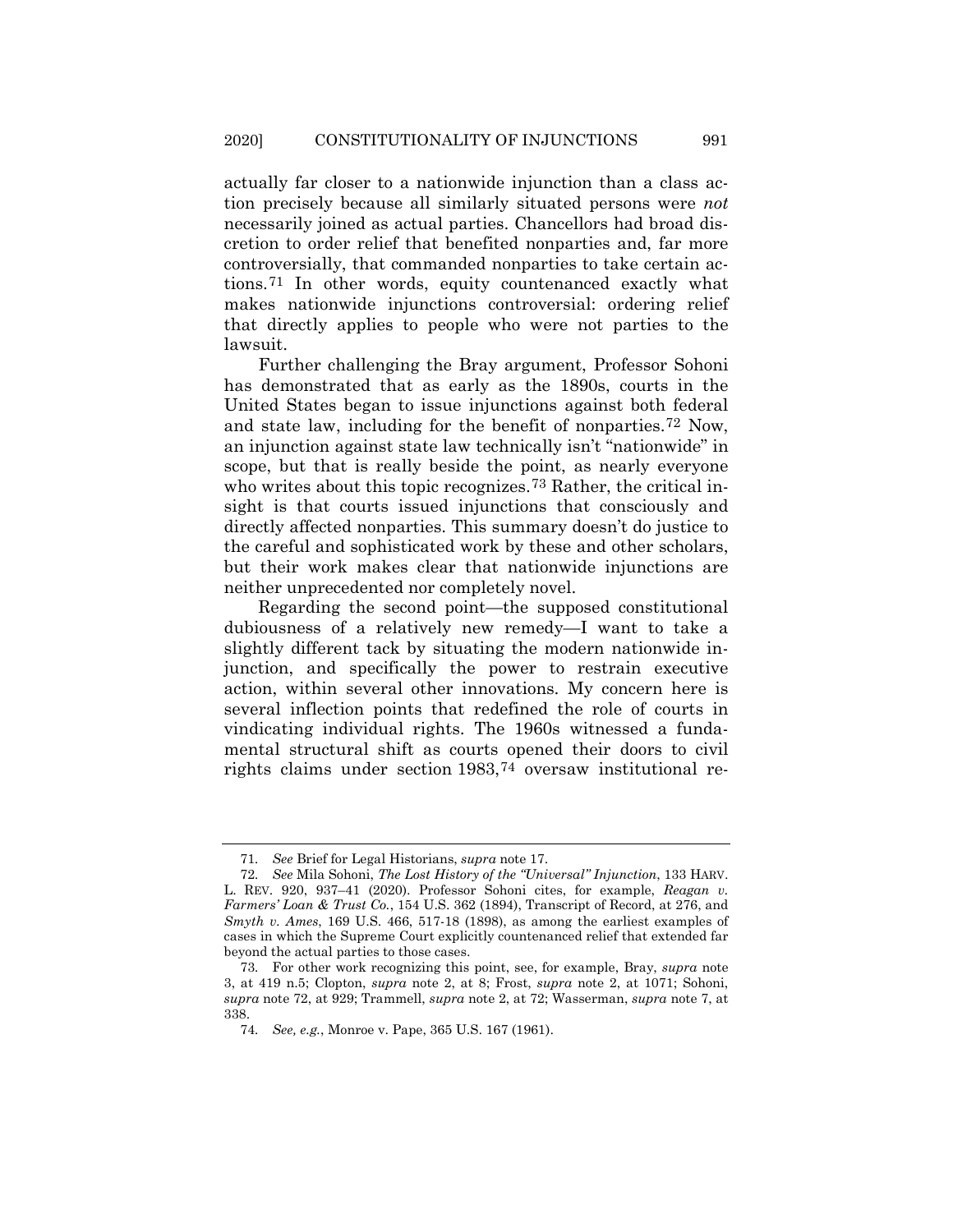form from school systems to prisons,[75](#page-15-1) and aggregated claims (including school desegregation claims) through the advent of the modern class action.[76](#page-15-2) This historical moment—when courts assumed a more robust role in allowing citizens to hold their governments accountable for unlawful behavior—laid the intellectual groundwork for the nationwide injunction. Many of these developments remain controversial, but viewing them in context, one can see nationwide injunctions' structural role and bona fides more clearly. In short, nationwide injunctions are not aberrant. They fit within a number of innovations that are consistent with the Article III judicial power.

First, consider the Supreme Court's seminal 1961 decision in *Monroe v. Pape*, which breathed life into what had been a dormant civil rights statute and transformed it into one of the most effective tools for combating violations of federally guaranteed rights.[77](#page-15-3) What is now codified as 42 U.S.C. § 1983 makes state officials liable when they act "under color of" state law and infringe someone's federal civil rights. For nearly a century, courts had assumed that section 1983 was available only when state law explicitly authorized official conduct that resulted in a violation of federal rights. The theory was that an officer who was *not* in compliance with state law was acting *ultra vires* and thus no longer "under color of" state law[.78](#page-15-4) Given the restrictiveness of this interpretation, the statute had been "remarkable for its insignificance."[79](#page-15-5)

<span id="page-15-1"></span><span id="page-15-0"></span><sup>75</sup>*. See, e.g.*, Swann v. Charlotte-Mecklenburg Bd. of Educ., 402 U.S. 1 (1971) (busing to ameliorate segregation); Hutto v. Finney, 437 U.S. 678 (1978) (prison reform).

<span id="page-15-2"></span><sup>76</sup>*. See* FED. R. CIV. P. 23(b)(2) (injunctive class action); *see also, e.g.*, Brown v. Bd. of Educ., 347 U.S. 483 (1954).

<sup>77.</sup> 365 U.S. 167.

<span id="page-15-4"></span><span id="page-15-3"></span><sup>78</sup>*. See, e.g.*, Civil Rights Cases, 109 U.S. 3, 13 (1883) ("[U]ntil some State law has been passed, or some State action through its officers or agents has been taken, adverse to the rights of citizens sought to be protected by the Fourteenth Amendment, no legislation of the United States under said amendment, nor any proceeding under such legislation, can be called into activity, for the prohibitions of the amendment are against State laws and acts done under State authority."); *see also* JOHN C. JEFFRIES, JR. ET AL., CIVIL RIGHTS ACTIONS: ENFORCING THE CONSTITUTION 37 (4th ed. 2018) (observing that the Court did not "explicitly say that the acts of a state officer in violation of state law could not constitute the required state action" but that the *Civil Rights Cases* and other cases "seemed to imply as much").

<span id="page-15-5"></span><sup>79.</sup> JEFFRIES, JR. ET AL., *supra* note [78,](#page-15-0) at 42. Between 1871 and 1920, plaintiffs had filed a total of only twenty-one lawsuits based on section 1983. *See*  Comment, *The Civil Rights Act: Emergence of an Adequate Federal Civil Remedy?*, 26 IND. L.J. 361, 363 (1951). In 1961, the year *Monroe* was decided, only 296 such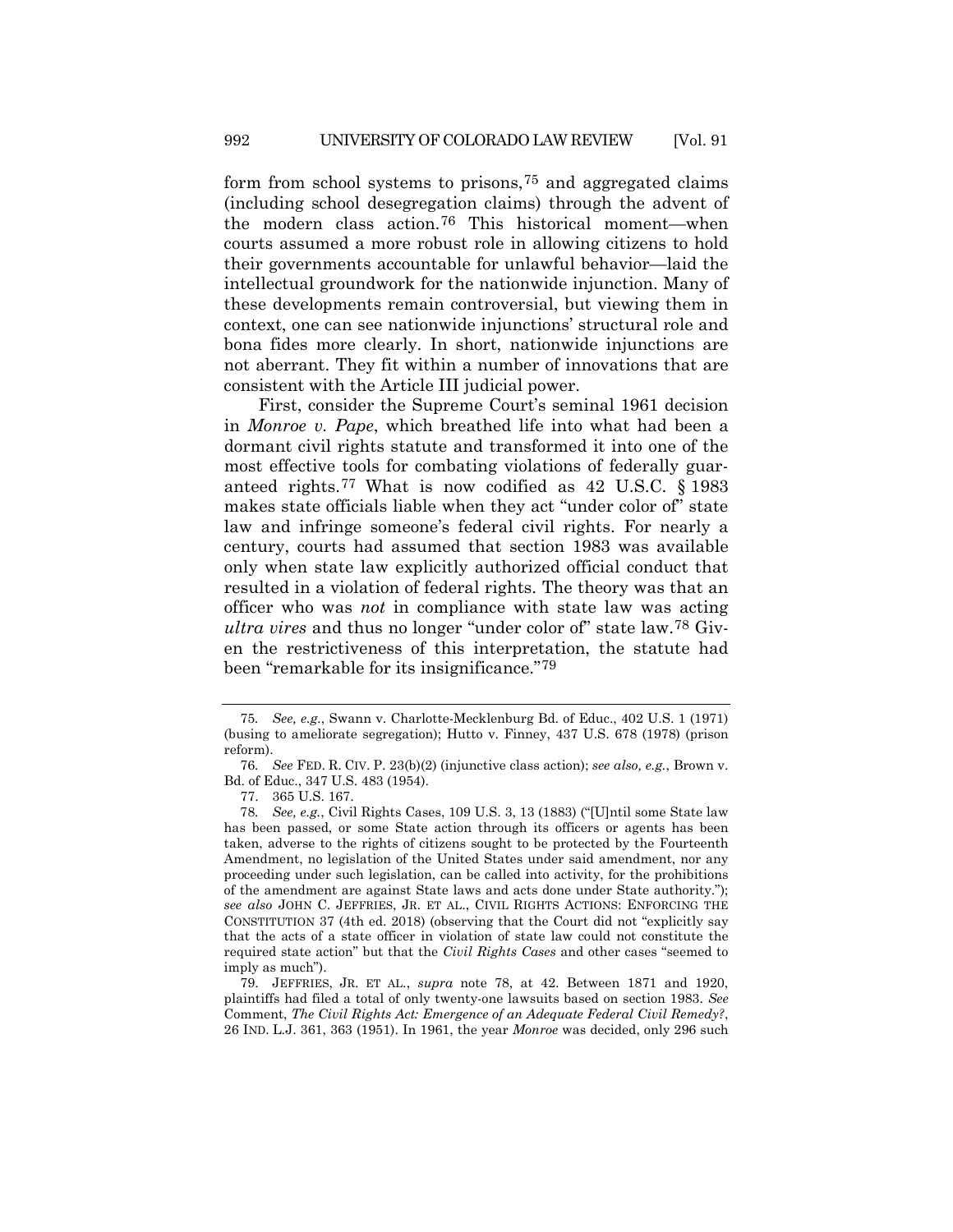*Monroe*'s singular innovation was bringing official *misconduct* within the purview of section 1983.[80](#page-16-0) That interpretive move is critical for present purposes because the Court recognized that section 1983 was a necessary tool in fully vindicating rights that historically were underenforced, and it gave citizens a way to invoke courts' assistance in achieving that goal. By way of illustration, think about a police officer who kicks down your front door, violating both state law and the Fourth Amendment. Before *Monroe*, you could not have used section 1983 to sue the officer for money damages. Your remedies were limited to seeking a prospective injunction against the officer through an *Ex parte Young* lawsuit (demanding that the officer respect your Fourth Amendment rights in the *future*) or bringing a garden-variety tort suit against the officer (say, for the cost of replacing the door). As *Monroe* observed, however, such remedies gave short shrift to the real value of the rights at stake[.81](#page-16-1) An injunction regarding future conduct can't rectify the harm that you've already suffered. Most importantly, there is a fundamental difference, however ineffable it might be, between a burglar who kicks down your door and a police officer—someone charged with protecting your rights—who does the same thing.[82](#page-16-2)

In short, *Monroe* squarely addressed the problem of underenforcement and expressly gave federal courts a role in more completely vindicating civil rights. Moreover, in reconceiving the sweep of section 1983, *Monroe* interpreted the statute in a way that lower courts for decades had assumed was unconstitutional.[83](#page-16-3)

lawsuits had been brought. *See, e.g.*, Theodore Eisenberg & Stewart Schwab, *The Reality of Constitutional Tort Litigation*, 72 CORNELL L. REV. 641, 662 (1987).

<span id="page-16-0"></span><sup>80.</sup> Specifically, *Monroe* held that section 1983's requirement that an officer have been acting "under color of" state law did not require that state law explicitly permit the offending activity. Rather, an officer acting in violation of state law also became suable under section 1983. 365 U.S. at 183–87.

<span id="page-16-1"></span><sup>81</sup>*. See id.* at 183 (arguing that section 1983 is "supplementary to the state remedy," regardless of whether a state remedy is available in theory or practice).

<span id="page-16-2"></span><sup>82</sup>*. See id.* at 196 (Harlan, J., concurring) (arguing that "a constitutional right is significantly different from and more serious than a violation of a state right and therefore deserves a different remedy even though the same act may constitute both a state tort and the deprivation of a constitutional right").

<span id="page-16-3"></span><sup>83</sup>*. See* JEFFRIES, JR. ET AL., *supra* note [78,](#page-15-0) at 37–38 (noting that in light of the *Civil Rights Cases* and other Supreme Court pronouncements, "a nineteenthcentury observer might reasonably have thought . . . that § 1983 would be unconstitutional unless it were limited to acts explicitly or impliedly authorized by state law").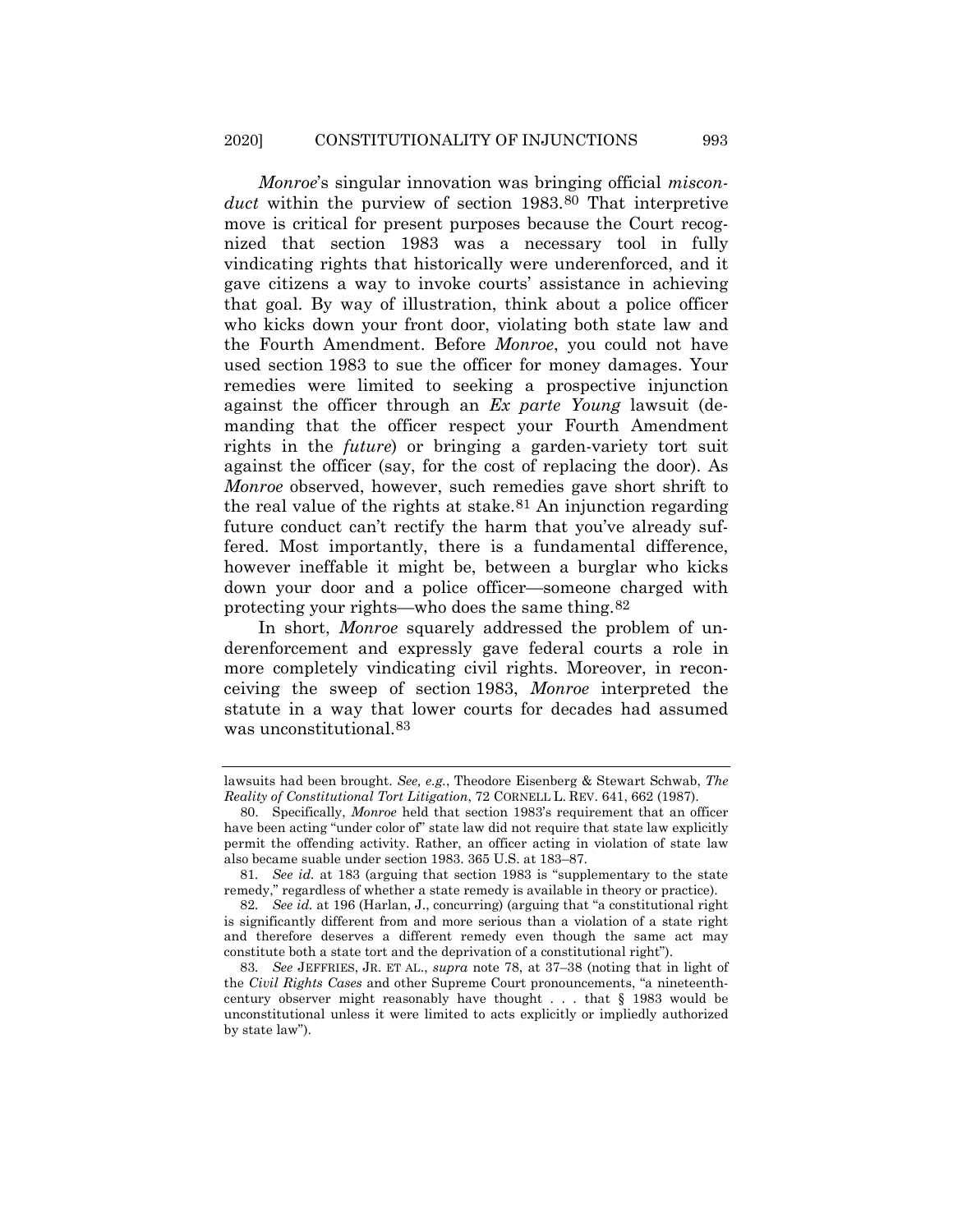The second example of this structural reorientation is the emergence of prophylactic injunctions. Such injunctions seek to prevent future harm by regulating not just a defendant's core illegal behavior, but also conduct that, while technically lawful on its own, contributes to the violations.[84](#page-17-1) Courts first issued this particular type of injunction in the 1960s.[85](#page-17-2)

<span id="page-17-0"></span>The most conspicuous and controversial prophylactic injunctions often involve structural reform of school systems, prisons, and mental hospitals. A few high-profile examples illustrate the point. In the wake of massive resistance to public school integration, federal courts issued detailed injunctions that included several prophylactic measures, such as busing, ratios, and redrawn attendance zones.[86](#page-17-3) A lack of busing had not caused the constitutional violation, but busing was a way to ameliorate the violation after school systems had persistently failed to cure it through other means. Similarly, the Supreme Court affirmed a detailed injunction concerning the unconstitutionally deplorable conditions in the Arkansas prison system[.87](#page-17-4) And in one of the clearest examples of regulating affiliated lawful conduct, the Court in 2011 affirmed an injunction that potentially required California to reduce its prison population in order to remedy constitutionally deficient medical care[.88](#page-17-5) The Court didn't simply direct that injured prisoners receive appropriate care. Instead, with remarkable candor, it acknowledged that it was attempting more broadly to reform conditions that had created an "extensive and ongoing constitutional violation."[89](#page-17-6)

<span id="page-17-1"></span><sup>84</sup>*. See* Brian K. Landsberg, *Safeguarding Constitutional Rights: The Uses and Limits of Prophylactic Rules*, 66 TENN. L. REV. 925, 936–37 (1999); David S. Schoenbrod, *The Measure of an Injunction: A Principle to Replace Balancing the Equities and Tailoring the Remedy*, 72 MINN. L. REV. 627, 678 (1988); Tracy A. Thomas, *The Prophylactic Remedy: Normative Principles and Definitional Parameters of Broad Injunctive Relief*, 52 BUFF. L. REV. 301, 314–15 (2004).

<span id="page-17-2"></span><sup>85</sup>*. See* Thomas, *supra* note [84,](#page-17-0) at 302 n.2 (identifying SEC v. Capital Gains Research Bureau, Inc., 375 U.S. 180 (1963), as the "first example of the imposition of a remedy of prophylactic character").

<span id="page-17-3"></span><sup>86</sup>*. See* Swann v. Charlotte-Mecklenburg Bd. of Educ., 402 U.S. 1, 22–31 (1971).

<span id="page-17-6"></span><span id="page-17-5"></span><span id="page-17-4"></span><sup>87</sup>*. See* Hutto v. Finney, 437 U.S. 678, 688 (1978) (affirming injunction, including a firm thirty-day limit on "punitive isolation").

<sup>88</sup>*. See* Brown v. Plata, 563 U.S. 493, 502 (2011).

<sup>89</sup>*. Id.* at 545.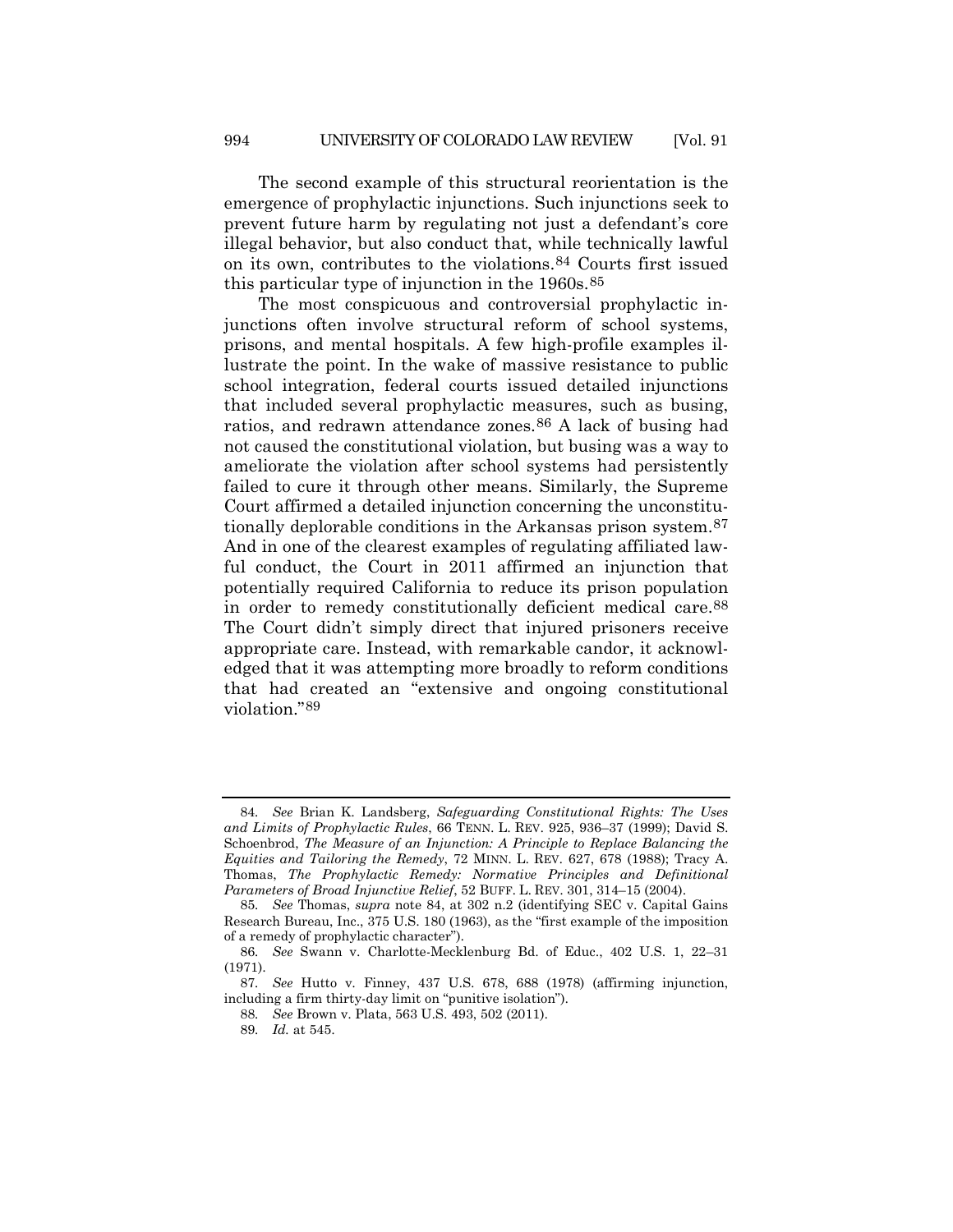<span id="page-18-0"></span>Prophylactic injunctions have attracted a bevy of criticism over the years[,90](#page-18-1) in part because they raise serious concerns about the proper judicial role and the separation of powers.<sup>91</sup> On a conceptual level, though, they are consistent with the move toward vindicating underenforced rights and are arguably appropriate in certain situations. This is particularly true when officials consistently and willfully flout their constitutional obligations, such as during the massive resistance to school integration when certain officials did everything in their power *not* to comply with the Supreme Court's directives.[92](#page-18-3) Extraordinary lawlessness arguably warranted a new and extraordinary remedy. Regardless of the wisdom of any particular prophylactic injunction, such injunctions are part of the panoply of remedial innovations that arose in the last half century.

Finally, consider the birth of the modern class action in 1966 and its role in desegregation lawsuits. Chief among the new rule's defining attributes was a robust preclusion rule<sup>93</sup> a newly devised power to bind all similarly situated persons,

<span id="page-18-2"></span>91*. See, e.g.*, Robert F. Nagel, *Separation of Powers and the Scope of Federal Equitable Remedies*, 30 STAN. L. REV. 661, 712–18 (1978).

<span id="page-18-1"></span><sup>90</sup>*. See id.* 557–58 (2011) (Scalia, J., dissenting) (criticizing structural injunctions as "the dressing-up of policy judgments as factual findings" and "invit[ing] judges to indulge *incompetent* policy preferences") (emphasis in original); Missouri v. Jenkins, 515 U.S. 70, 126 (1995) (Thomas, J., concurring) (criticizing structural injunctions as "extravagant uses of judicial power" that are "at odds with the history and tradition of the equity power and the Framers' design"); William A. Fletcher, *The Discretionary Constitution: Institutional Remedies and Judicial Legitimacy*, 91 YALE L.J. 635, 637 (1982) (arguing that structural injunctions "must be regarded as presumptively illegitimate"); Donald L. Horowitz, *Decreeing Organizational Change: Judicial Supervision of Public Institutions*, 1983 DUKE L.J. 1265, 1303–07 (1983) (criticizing unintended consequences of structural injunctions).

<span id="page-18-3"></span><sup>92</sup>*. See, e.g.*, Fletcher, *supra* note [90,](#page-18-0) at 637 (arguing that "the presumption of illegitimacy may be overcome when the political bodies that should ordinarily exercise such discretion are seriously and chronically in default"); *id.* at 683 (describing "lawless resistance" and courts' actions "in the face of strenuous political opposition"); Thomas, *supra* note [84,](#page-17-0) at 380 (arguing that prophylactic injunctions are appropriate and effective to combat defendants' resistance); *see also* Paul Gewirtz, *Remedies and Resistance*, 92 YALE L.J. 585, 587–88 (1983).

<span id="page-18-4"></span><sup>93</sup>*. See* Robert G. Bone, *The Puzzling Idea of Adjudicative Representation: Lessons for Aggregate Litigation and Class Actions*, 79 GEO. WASH. L. REV. 577, 609 (2011) (describing the modern Rule 23 as "first and foremost a res judicata device"); Samuel Issacharoff, *Governance and Legitimacy in the Law of Class Actions*, 1999 SUP. CT. REV. 337, 355 (arguing that "the very essence of the class action device is its capacity to bring closure to claims that stretch beyond the named parties").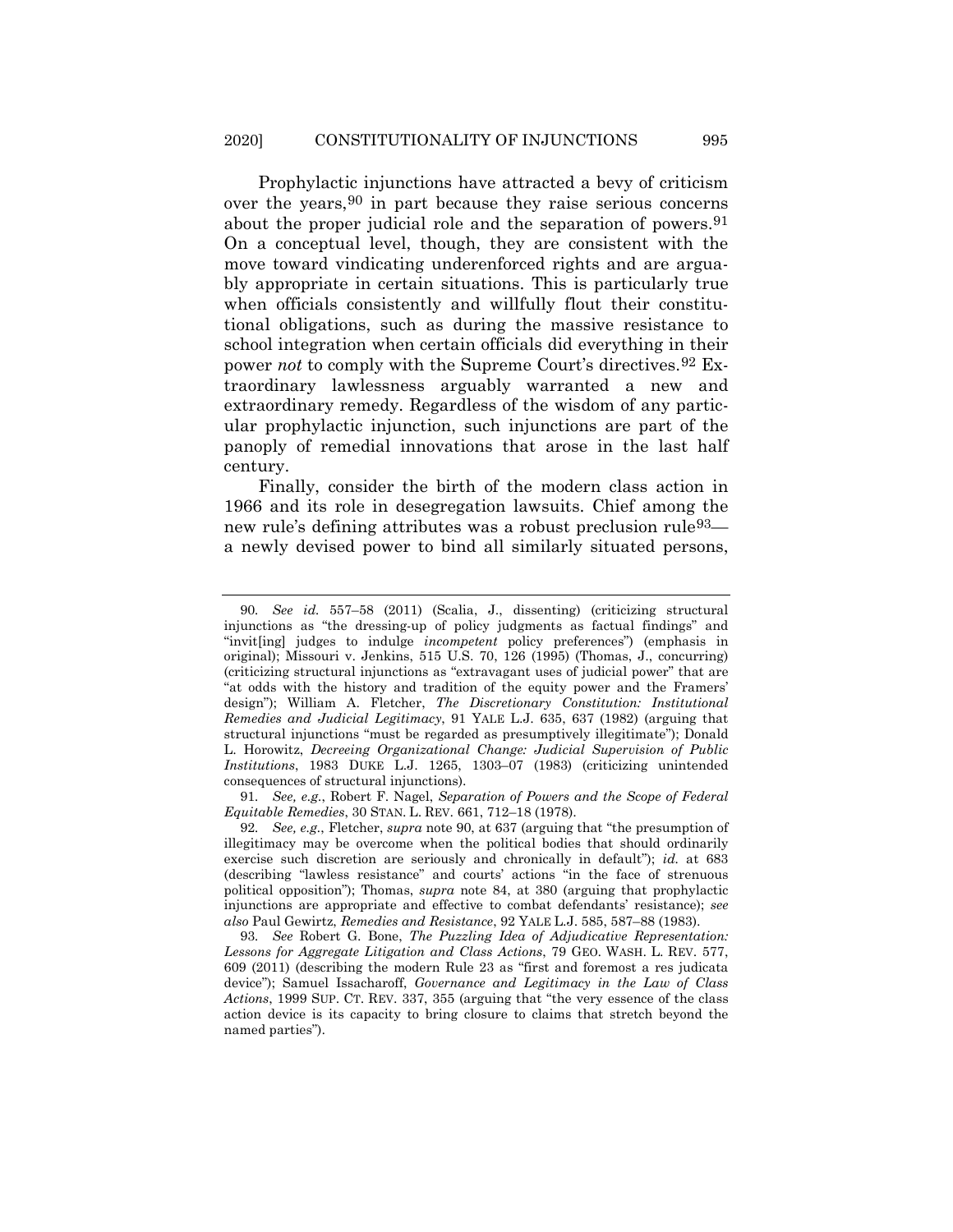including absent class members, to the results of a single lawsuit. This naturally raised due process concerns.<sup>[94](#page-19-1)</sup> So, to address the problem that a judgment might be binding on an absent class member who did not have a genuine opportunity to participate in the lawsuit, the drafters of the modern class action rule crafted several protections. These included notice and opt-out rights for individual claimholders in class actions that sought to aggregate individual damages claims.[95](#page-19-2)

<span id="page-19-0"></span>But in the context of classes seeking injunctive relief, those vital protections are conspicuously and curiously absent[.96](#page-19-3) Scholars have defended this absence on various grounds, including the idea that lawsuits seeking injunctive relief are, in fact, group rights that are often indivisible.<sup>[97](#page-19-4)</sup> In an illuminating piece about the origins of the modern injunctive class action, though, Professor David Marcus persuasively argues that the lack of notice or opt-out rights in these lawsuits owes far less to grand theory than to the drafters' singular focus on desegregation cases.[98](#page-19-5) Even though the parties to those lawsuits often had very different preferences about the means and ultimate goals of the litigation, the drafters wanted to overcome resistance to desegregation by school boards and judges alike.[99](#page-19-6) Opponents of desegregation had embraced a strategy of piecemeal litigation, recognizing that a single judgment on be-

<span id="page-19-3"></span>96*. See* Marcus, *supra* note [95,](#page-19-0) at 707 (noting that drafters did not seriously consider whether injunctive classes merited opt-out rights or similar protections).

<span id="page-19-1"></span><sup>94</sup>*. See* Robert G. Bone, *Rethinking the "Day in Court" Ideal and Nonparty Preclusion*, 67 N.Y.U. L. REV. 193, 204 (1992) (noting that historically the right to participate in a lawsuit required that a litigant have "actual control over the lawsuit" and "all significant litigation decisions"); Alan M. Trammell, *Precedent and Preclusion*, 93 NOTRE DAME L. REV. 565, 578 (2017) (noting that "before preclusion may attach, each person presumptively is entitled to her own day in court as part of the due process right to be heard").

<span id="page-19-2"></span><sup>95</sup>*. See* FED. R. CIV. P. 23(b)(3); *see also* David Marcus, *Flawed but Noble: Desegregation Litigation and Its Implications for the Modern Class Action*, 63 FLA. L. REV. 657, 659, 708 (2011) (arguing that the drafters of the modern Rule 23 regarded notice and opt-out rights as essential to ensure the constitutionality of Rule 23(b)(3)).

<span id="page-19-4"></span><sup>97</sup>*. See, e.g.*, Samuel Issacharoff, *Preclusion, Due Process, and the Right to Opt Out of Class Actions*, 77 NOTRE DAME L. REV. 1057, 1058–59 (2002) (describing certain injunctive claims as belonging to the group as such rather than individual litigants); David L. Shapiro, *Class Actions: The Class as Party and Client*, 73 NOTRE DAME L. REV. 913, 918–34 (1998) (articulating and defending an "entity model" of class actions, in part because of the indivisibility of the relief sought).

<sup>98</sup>*. See* Marcus, *supra* note [95,](#page-19-0) at 706–08.

<span id="page-19-6"></span><span id="page-19-5"></span><sup>99</sup>*. See id.* at 664 (noting potential for conflicts within an injunctive class); *id.* at 702–08 (describing the desegregation motivation of Rule 23(b)(2)).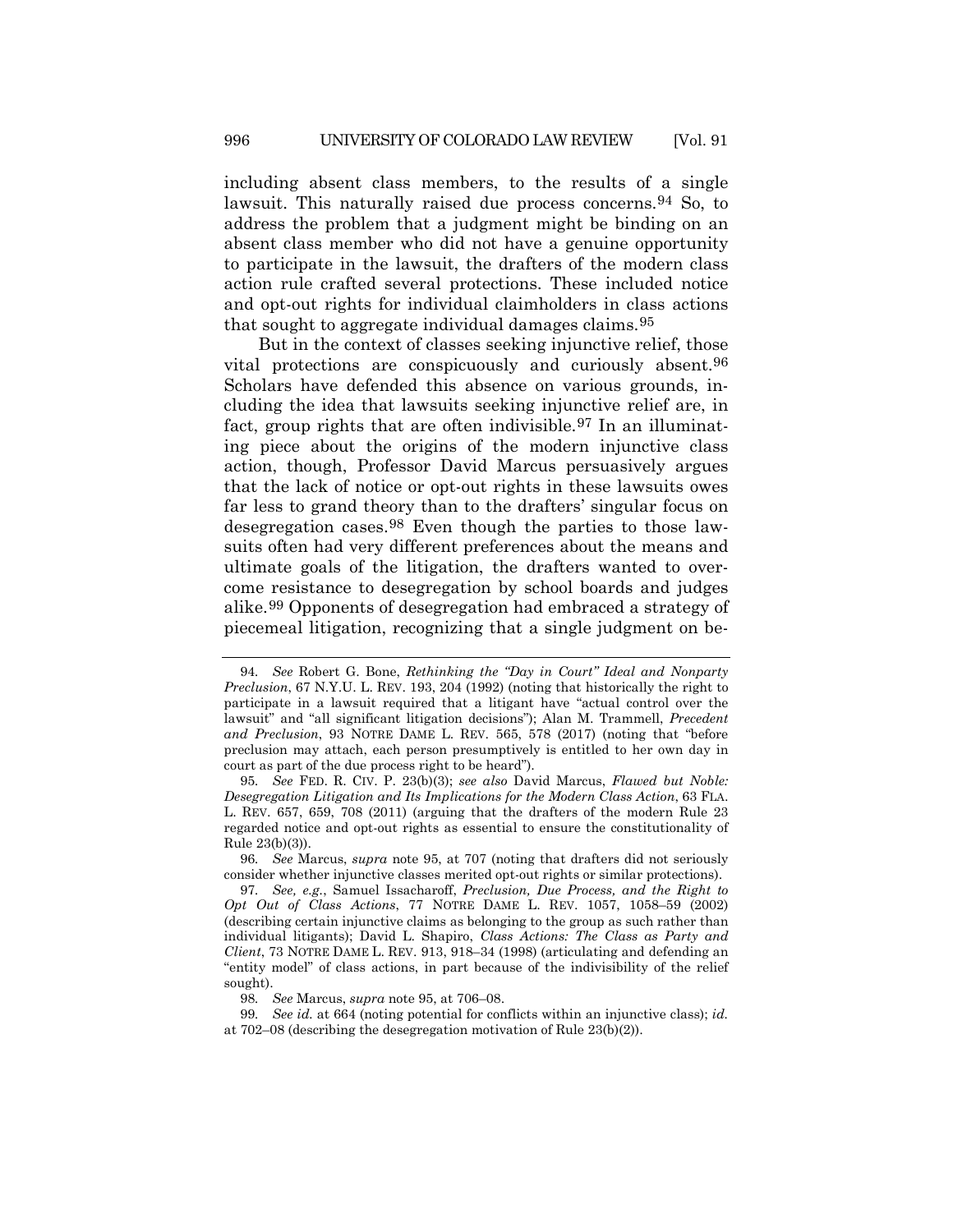half of one student was virtually worthless. So, the only way to break the logjam of resistance was to channel the cases into class actions and, critically, prevent students and their parents from opting out.[100](#page-20-0) The architecture of the modern injunctive class was heavy-handed and perhaps even pedantic. Moreover, it arguably played fast and loose with litigants' due process rights.[101](#page-20-1) Even though this innovation came dangerously close to a constitutional boundary, it has become entrenched as an essential tool of public rights litigation.

\* \* \*

What does all of this have to do with nationwide injunctions? First, this discussion suggests that the nationwide injunction isn't a remedial anomaly. In the middle of the twentieth century, a no-longer-toothless section 1983, prophylactic injunctions, and the modern class action all developed to confront the problem of underenforced civil rights. They are all part of a movement toward granting citizens greater power to vindicate rights vis-à-vis the government and entrusting federal courts with a critical role in navigating that relationship. The modern nationwide injunction makes conceptual and doctrinal sense alongside these other innovations.

Second, each innovation departed from received wisdom about what the Constitution required—whether it's what counts as state action in constitutional torts or what due process requires in aggregate litigation. So, it is hardly surprising that nationwide injunctions have also spawned constitutional objections based simply on the fact that they don't conform to the way litigation looked decades or centuries ago. Each of these developments arguably pushed constitutional boundaries, but the mere fact that they had not previously existed in their modern forms is hardly proof that they are unconstitutional. Far from it.

Finally, all of the innovations, including nationwide injunctions, present a similar cautionary tale. They are powerful devices that in critical circumstances can hold recalcitrant officials to account. To varying degrees, though, they all embody a risk that judges might deploy the devices reflexively and intrude into the political branches' domain or disrespect the rights and interests of people who disagree with the aims of a

<sup>100</sup>*. See id.* at 706–08.

<span id="page-20-1"></span><span id="page-20-0"></span><sup>101</sup>*. See id.* at 709–11.